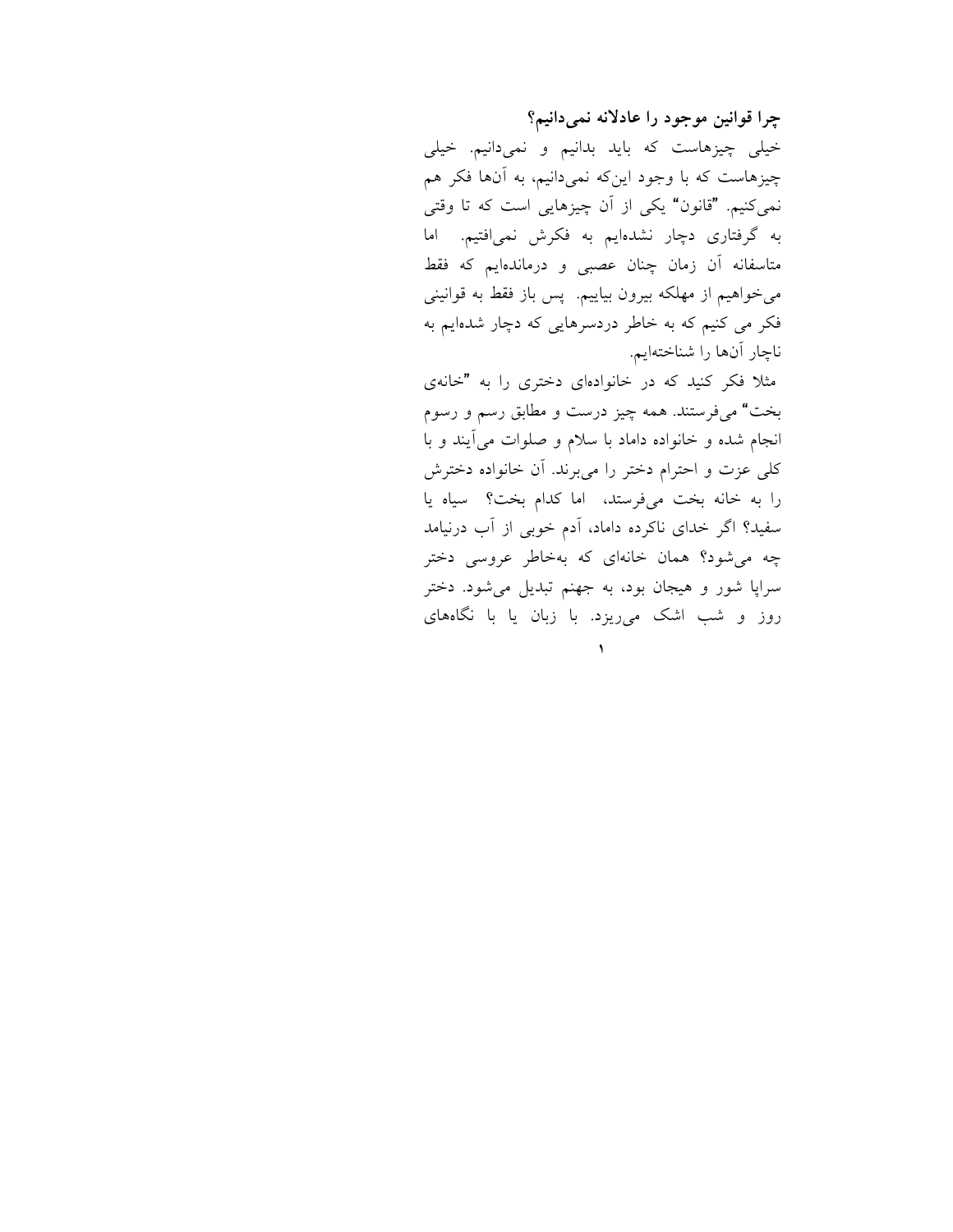غمگیناش، خانواده یا خودش را به خاطر اینکه موقع شوهر دادنش درست فکر نکردهاند، مورد سرزنش قرار میدهد. شاید آنها به خودشان دل داری بدهند که: "ازدواج هندوانه سربسته است و هیچکس نمیداند بعدا چه از آب در می آید". اما بعد از مدتی که دختر و خانوادهاش از پلههای دادگاه بالا و پایین بروند، اگر پیش بقيه هم اعتراف نكنند؛ لااقل پيش خودشان اعتراف خواهند کرد که این طورها هم نیست. اگر خود دختر و خانوادهاش موقع ازدواج دنبال انگشتر و مهر نبودند و به جای اینها پای قانون را وسط میکشیدند و نقصهای آن را با شرطهایی که حق داشتند در عقدنامه ذکر کنند جبران می کردند، امروز نه آن دختر و نه خانوادهاش پریشان و سردرگم نبودند؛ یا اگر قوانین مربوط به خانواده طور دیگری ـ یعنی عادلانه ـ نوشته شده بود و شروط ضمن عقد نه با امضای داماد بلکه حق طبیعی عروس خانم بود، این همه مشکل پیش نمیآمد. حالاً میبینید که قانون واقعاً اهمیت دارد. برای مردها و زنها، برای بچههایی که به دنیا آمدهاند و برای آنهایی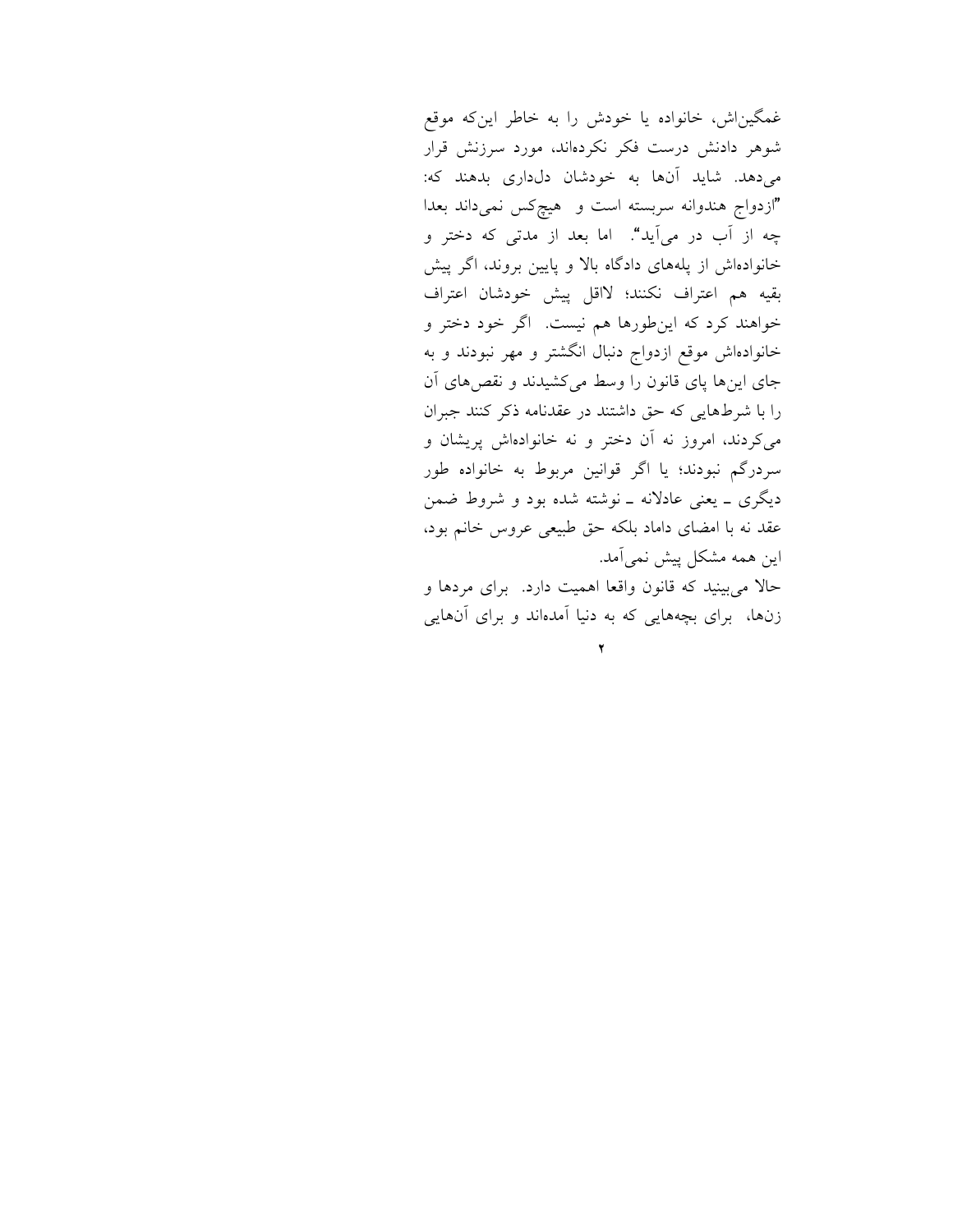که ممکن است به دنیا بیایند. بله، قانون برای هر انسانی که می خواهد آسوده زندگی کند، اهمیت دارد. فقط دو دسته از افراد به قانون علاقهمند نیستند: کسانی که قانون مانع از کارهای خلاف شان می شود، و آنهایی که اصلا از ارزش قوانین آگاهی ندارند.

برگردیم به ماجرای دختری که شوهر داده بودیم و با چشم گریان به خانه پدر برگشته بود. اگر شما جزو خانوادهی دختر بودید و برای حل مشکل دخترتان به دادگاه مراجعه میکردید، وقتی در دادگاه میگفتید دامادم نمی گذارد دخترم کار کند، نمیگذارد از خانه بیرون برود، يا نمي گذارد حتى به ديدن ما بيايد، وقتى مى گفتيد جايى که دامادم برای محل زندگی دخترم در نظر گرفته برای او قابل تحمل نيست، وقتى مى گفتيد دامادم اجازه نمى دهد به پزشکان که دختر بیمارم را در بیمارستان عمل جراحی کنند و از این قبیل مشکلات، و بعد جواب می شنیدید که: "خوب اين حق مرد است"، حتما با تعجب مي پرسيديد: "چه کسی به مرد چنین حق و حقوقی داده؟" جواب ساده است: قانون. این بلا را قانون به سرتان آورده است.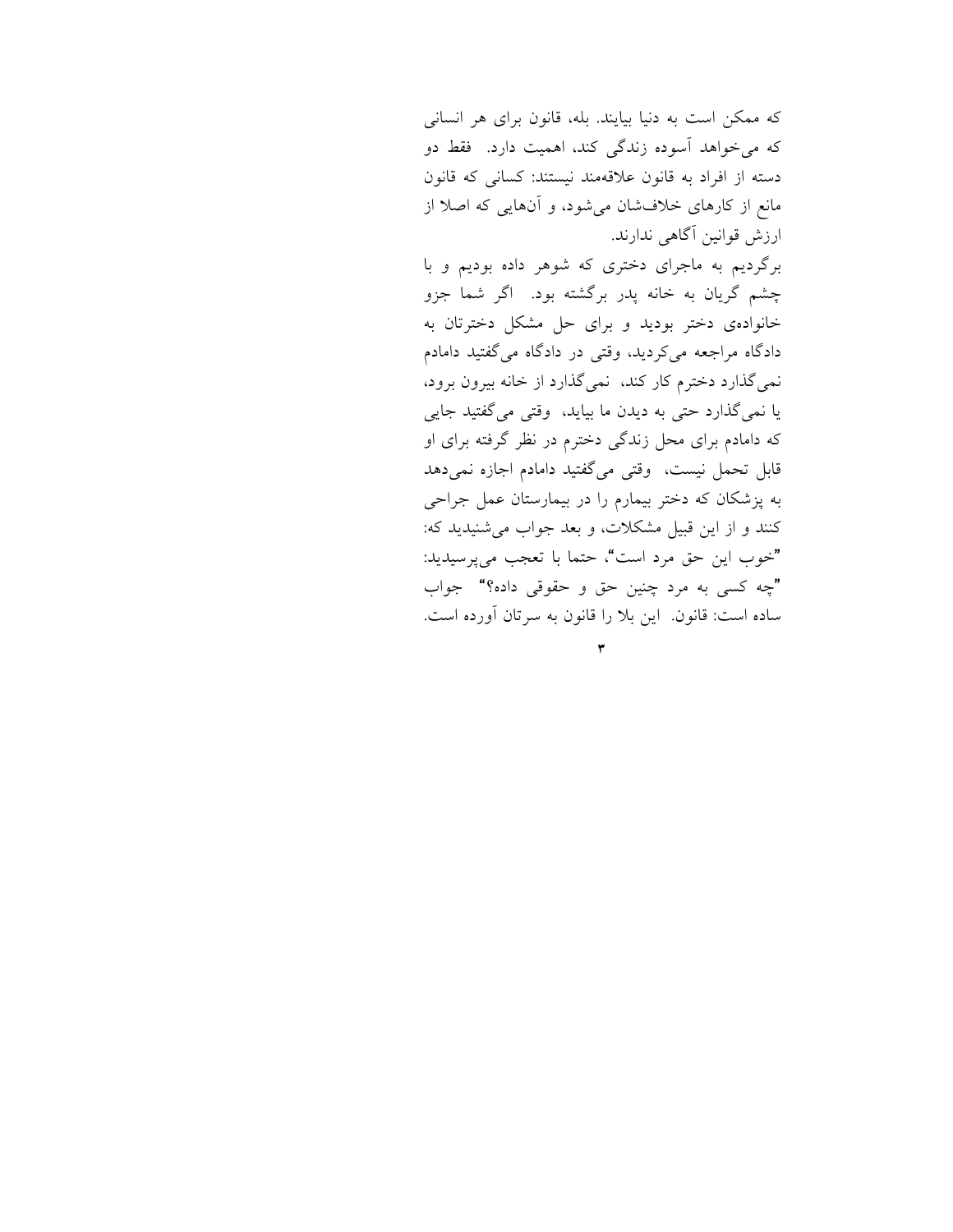اما گناه خودتان هم کم نیست. شما چشم بسته اختیار فرزندتان را به دست کس دیگری دادهاید. فردی که می تواند او را در خانه زندانی کند. در صورت بیماری مانع از معالجهاش شود. فرزندانش را از او بگیرد و حتی اگر دلش خواست شکنجه کند و بکشد. اگر هم دچار بیماری روانی بود و خیال کرد زناش به او خیانت کرده با خیال راحت می تواند زناش را به قتل برساند، بدون آنکه بهطور عادلانه مجازات شود. يعني شما با فرستادن دخترتان به "خانه بخت" او را به بردگی کسی درآورده اید که اختیار مرگ و زندگیاش را در دست دارد. فکر می کنید مواردی که مثال زدهایم خیلی عجیب و غريب هستند و بهندرت اتفاق مي افتند؟ متاسفانه اين طور نیست. همه قتلهای خانوادگی که هر روز در روزنامهها می خوانیم، ریشه در ضعف قوانین و ضعف خود ما در شناختن آنها دارند. متاسفانه ما به جای توجه به قانون، به آداب و رسوم پناه می بریم و برای اطمینان از صداقت داماد و محکم بودن بنیاد خانواده و آینده خود و

فرزندان مان مهریههای سرسام آور طلب میکنیم. اما این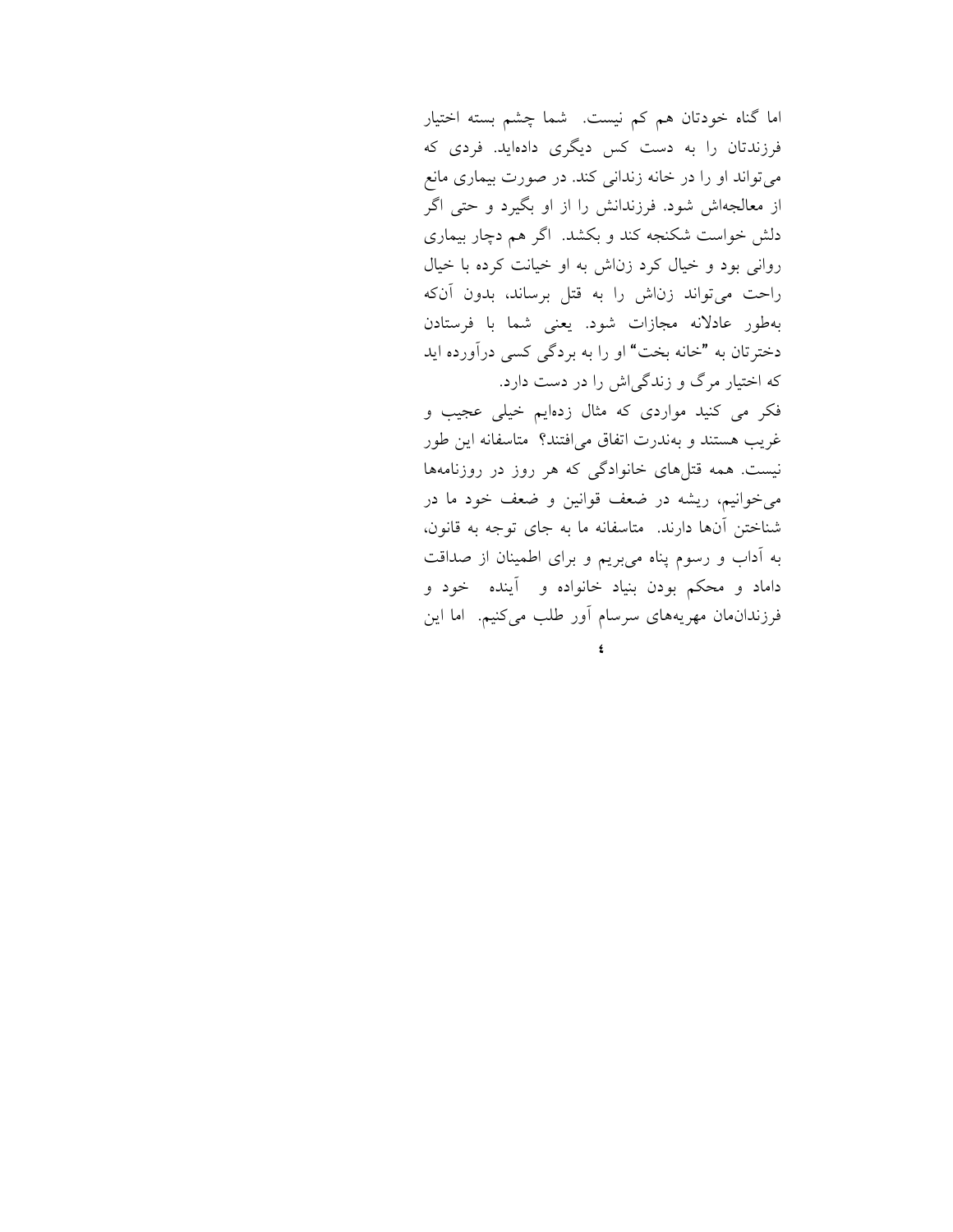را كه در عقدنامه قيد شود زن حق طلاق دارد عيب می دانیم. درحالیکه اگر زندگی زن و شوهری با مشکلات جدی روبرو شود زن در نهایت برای نجات از جهنم زندگی خانوادگی، خیلی راحت مهریهاش را میبخشد (یعنی مجبور است). و تازه باید برای گرفتن طلاق دوندگی کنید و رنج ببرید و از زندگیتان سیر شوید. اما می شود از این همه مصیبت پرهیز کرد. کافیست همه ما، زن و مرد، مادرها و پدرها و خواهرها و برادرهایی که برای عزیزانهان ارزش قائلیم به جای در خواب و خیال زندگی کردن یک کمی روی زمین بیاییم و به خودمان زحمت بدهيم و بفهميم اصلا قوانيني كه بر زندگی زنان و دختران ما و در نهایت بر خانوادههای ما حکومت میکنند چه هستند. نقاط ضعف این قوانین را بشناسیم و در درجهی اول سعی کنیم با استفاده از راههای قانونی و شرطهایی که موقع ازدواج میگذاریم با آنها مبارزه کنیم و بعد تلاش کنیم تا با حذف قوانینی که غیر انسانی و تبعیضآمیزند و پایه و اساس خانواده ها را به خطر می اندازند، برای خودمان و برای همه ی انسان های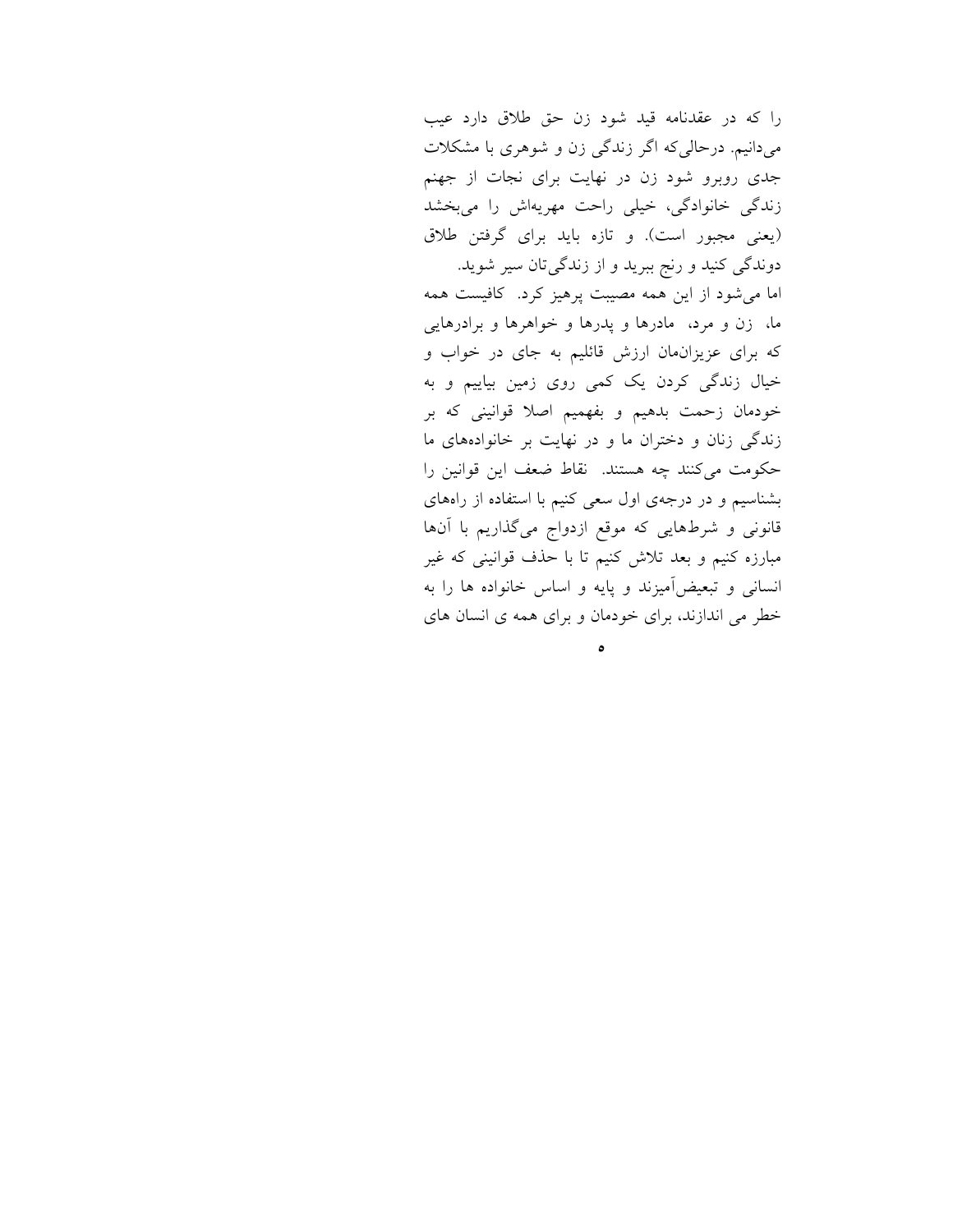دیگری که در کشورمان زندگی می کنند، دنیای بهتر و آسودهتری خلق کنیم. دنیایی که در آن با آسودگی خیال در جشن عروسی دختران.ان شرکت کنیم و بدانیم آنها و همسرانشان به سوی زندگی شاد و سالمی قدم برمیدارند نه به سوی یک جهنم مشترک.

## برخی از قوانینی که ناعادلانه هستند:

۱– ازدواج: (مواد ۹۹۳، ۱۰۰۵، ۱۰۲۱،۳۲،۱۰۴۱، ۱۰۴۸، ۱۰۴۹، 1977 (111V (111F (11+A (11+V) (11+F(11+Q (1+AT (1+VQ (1+F+ قانون مدنى؛ بند ٣ ماده ١٨ قانون گذرنامه)

در کشور ما ایران مسئله ازدواج امر مهمی است که بهخصوص در زندگی زنان تاثیر بسیاری میگذارد. اما اگر کتاب قانون مدنی ایران را ورق بزنیم میبینیم ازدواجی که قرار بوده "شیرینی" زندگی باشد، گاهی چنان مشکلات روحی و جسمی را برای زنان بهوجود میآورد که تا آخر عمرشان با طعم تلخ اَن زندگی میکنند. اولین قدم برای ازدواج یک دختر، طبق قانون موجود "شرط اجازهي پدر" است، يعني اگر پدري نخواهد كه دخترش ازدواج كند، أن دختر حتى اگر استاد دانشگاه

 $\mathbf{F}$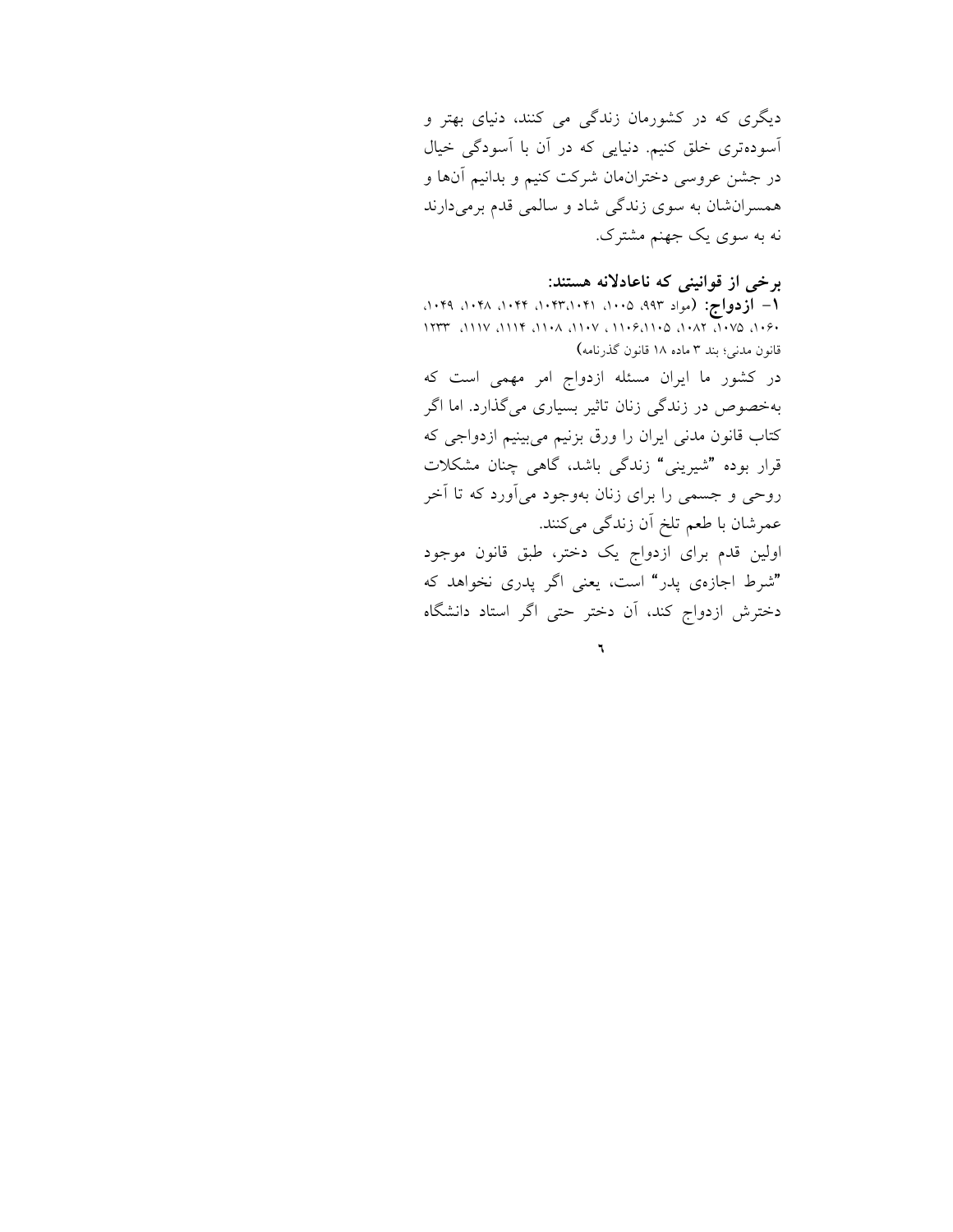باشد و ۴۰ ساله هم باشد جز از طریق دادگاه (آن هم به شرط قانع شدن دادگاه) تا آخر عمر نمیتواند ازدواج کند. در واقع دختران باکره برای ازدواج حتما باید اجازه پدر یا جد پدری را داشته باشند در غیر اینصورت پدر و پدربزرگ می توانند حتی بعد از ازدواج، عقد نکاح دختر را از طریق دادگاه باطل اعلام کنند. عده ای فلسفه این امر را لزوم احترام به پدر دانستهاند اما سوال ما این است که آيا فقط دختران بايد به پدرانشان احترام بگذارند؟ و پسران مجبور به احترام گذاشتن به پدر نیستند؟ و از همه مهمتر چرا فقط پدر باید مورد تکریم و احترام قرار گیرد و چرا احترام مادر به فراموشی سپرده شده است و نیازی به كسب موافقت مادر نيست؟

اگر پدری دلش بخواهد، می تواند با اجازه دادگاه، دختر خود را حتی قبل از ۱۳ سالگی به عقد مردی ۷۰ ساله درآورد. طبق این قانون ناعادلانه ازدواج دختران کوچک در بسیاری از مناطق کشور ما بهخصوص در روستاها صورت میگیرد، چون "قانون" به پدر این حق را میدهد.

 $\mathsf{v}$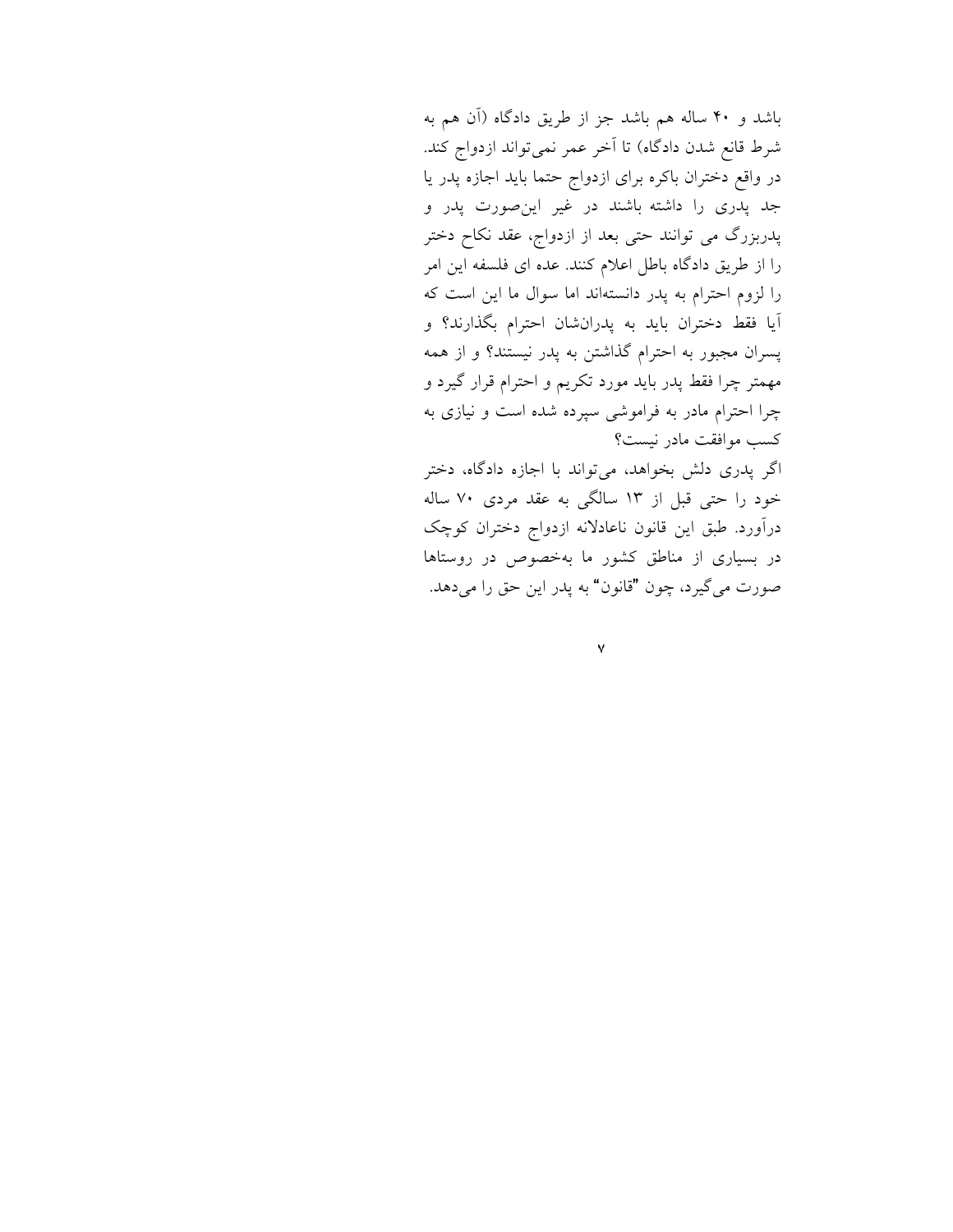سن ازدواج که در قانون ما ۱۳ سال برای دختران در نظر گرفته شده باعث می شود که مشکلات فراوانی در جامعه ایجاد شود، برای نمونه تحقیقی که در شهرستان بوشهر انجام شده نشان میدهد که زن و شوهرهایی که در سنین پایین (۱۵ الی ۱۹) ازدواج کردهاند در ۷۸ درصد موارد ازدواج شان به طلاق منجر شده است. (١).

متاسفانه در ایران، زن با ازدواج، یکسری از حقوق خود مانند تعیین محل زندگی، اجازه سفر و خروج از کشور را از دست میدهد و کار او در بیرون از خانه مشروط به اجازهی شوهر میشود. در واقع زنان در عوض مهریهای که در سند ازدواج به صورت عدد و رقم نوشته شده از بسیاری از حقوق خود محروم میشوند. چون شوهر می تواند زن را از کار کردن، از زندگی در شهری خاص و از مسافرت به خارج از کشور محروم کند.

طبق قانون، محل زندگی زن باید تابع محل زندگی شوهرش باشد. مثلا اگر شوهر در شهرستان کاری پیدا کند و زن نخواهد با او به آن شهر برود، مرد میتواند حکم عدم تمکین زن را از دادگاه بگیرد و با زن دیگری ازدواج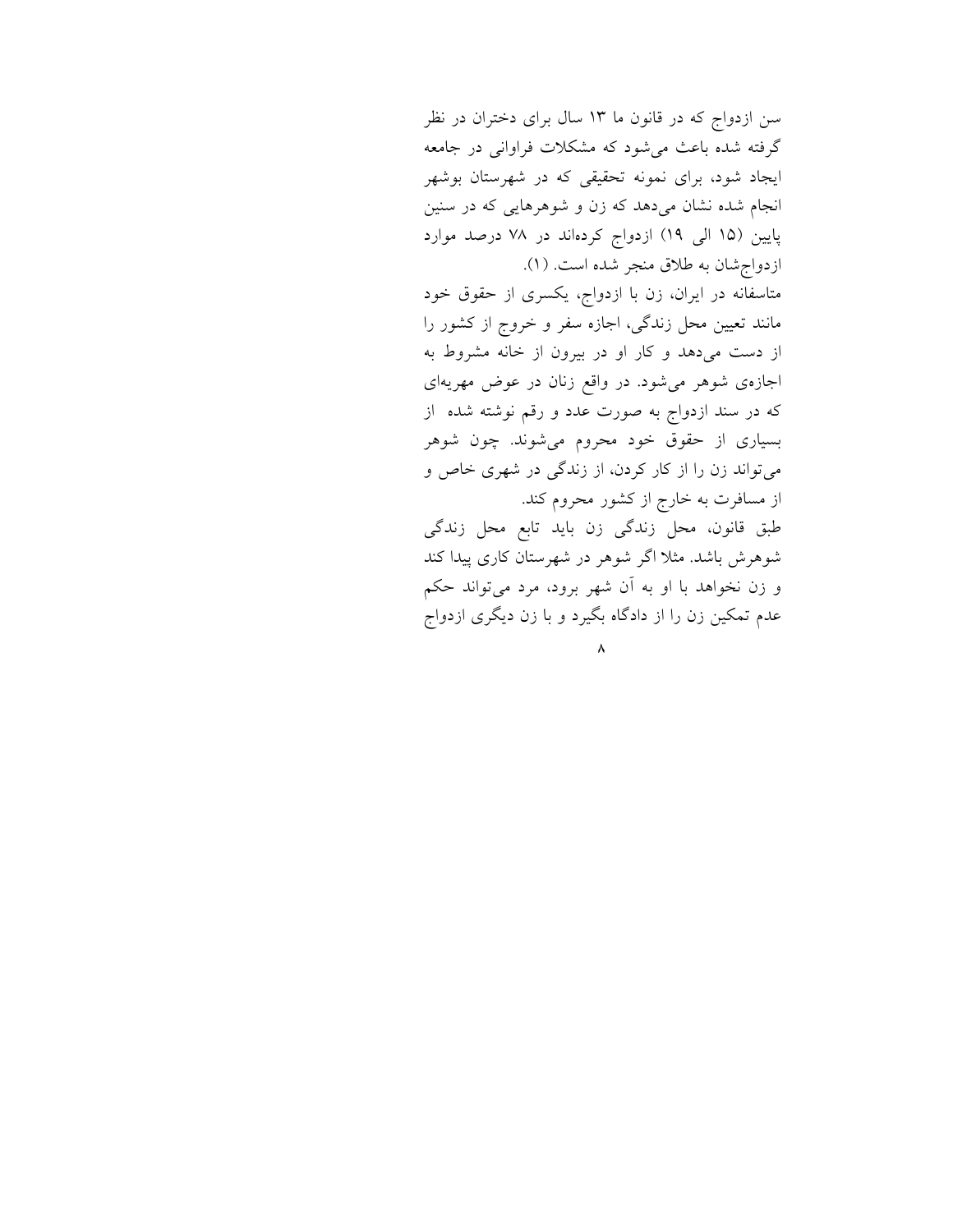کند. این بی عدالتیها را می توانیم هر روز در میان زنان دور و اطرافمان ببينيم. زن همچنین با ازدواج مجبور به تمکین از مرد می شود به گونه ای که بر اساس قانون هرگاه مرد اراده کند زن باید آماده برقراری رابطه جنسی باشد، حتی اگر میل نداشته باشد. يعني اين قوانين تبعيضآميز ميتواند ترسي وحشتناک از ازدواج در دل دختران جوان ایجاد کند. ریاست خانواده نیز بر اساس قانون مدنی به طور مطلق در اختیار مرد است. زنان ایرانی نمی توانند بدون اجازه وزارت کشور با فرد خارجی ازدواج کنند، ولی این محدودیت برای مردان وجود ندارد. قوانین مربوط به ازدواج در زندگی زنان هزاران شکل و رنگ به خود میگیرد و هیچ زنی نمیتواند بگوید اگر در حال حاضر دارای زندگی خانوادگی خوبی است، همیشه این روال ادامه خواهد داشت، چون ممکن است بر اثر شرایطی مثل بیماری یا پیری زن یا ثروتمند شدن شوهرش با این قبیل مسائل دردناک روبرو شود.

 $\mathbf{\mathsf{q}}$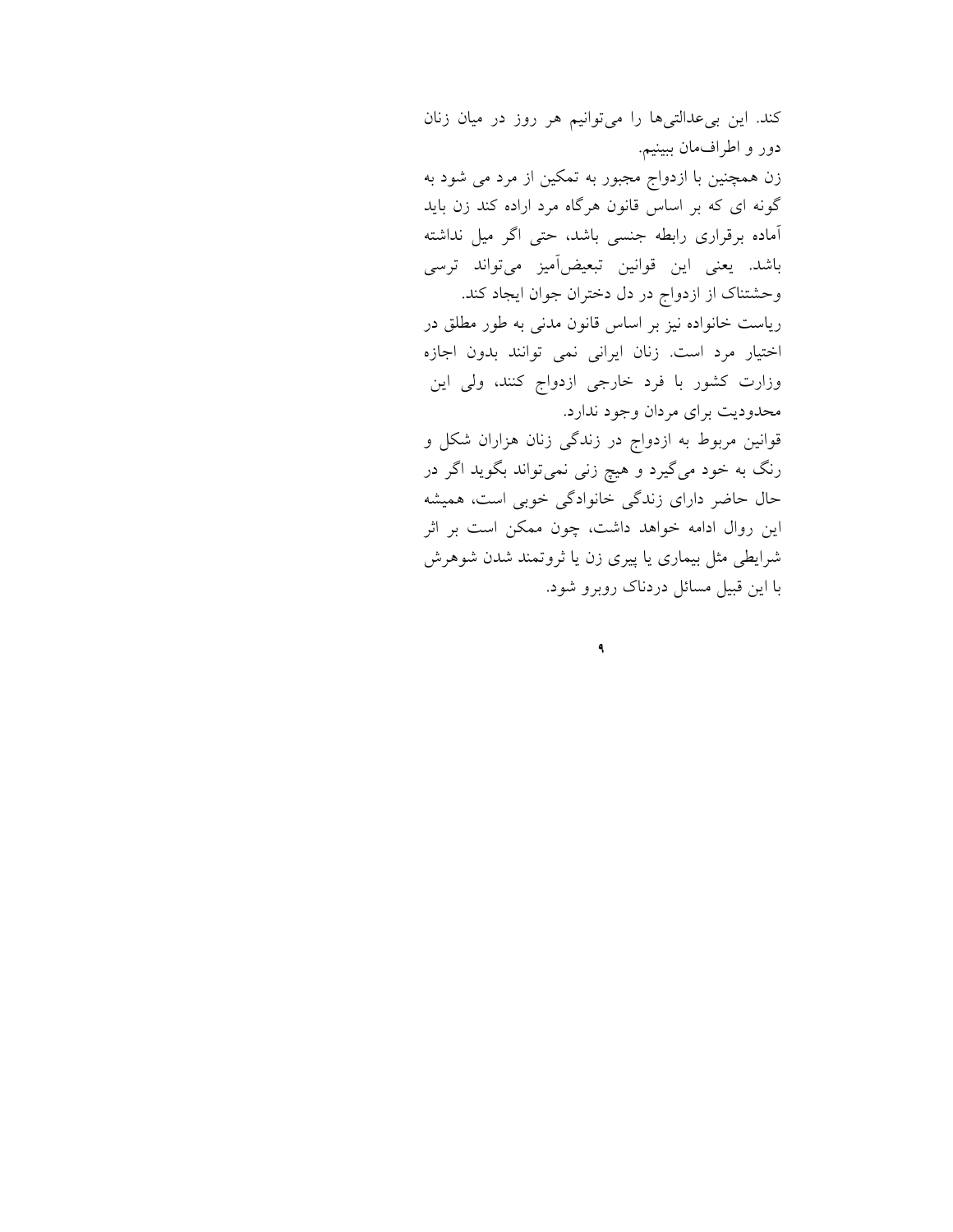٢ \_ طلاق: (مواد ١١٢٠، ١١٢٢، ١١٣٣، ١١٣٩، ١١٣٥، ١١٢٥ و ۱۱۴۶ قانون مدنبي)

طبق قانون، طلاق حق انحصارى مرد است و مرد مى تواند هر وقت که بخواهد زنش را طلاق بدهد. اما اگر تقاضای طلاق از سوی زن مطرح شود او باید مواردی همچون: بدرفتاری همسر، ندادن نفقه، اعتیاد و یا زندانی بودن شوهر و... را اثبات کند. بسیاری میدانند که اثبات این موارد در دادگاه چقدر مشکل است. در اغلب اوقات زن پس از چند سال دوندگی موفق به اثبات آن می شود. البته در این موارد نیز زنان برای رهایی از ظلم و کتکهای شوهر، اغلب مجبور میشوند مهریه خود را ببخشند. تحقیقی که در شهر قم انجام شده نشان میدهد که ۹۱ درصد از زنان طلاق گرفته در قم مهریه خود را به صورت کامل دریافت نکردهاند(۲). در طلاقهایی هم که با توافق زن و شوهر انجام میشود، موارد بسیاری را میبینیم که این زن است که تمام حقوق مالی خود را بخشیده تا توانسته به اصطلاح توافق شوهرش را بگیرد. در بسیاری از موارد حتی هزینههای محضر و جاری شدن صیغه

 $\mathbf{A}$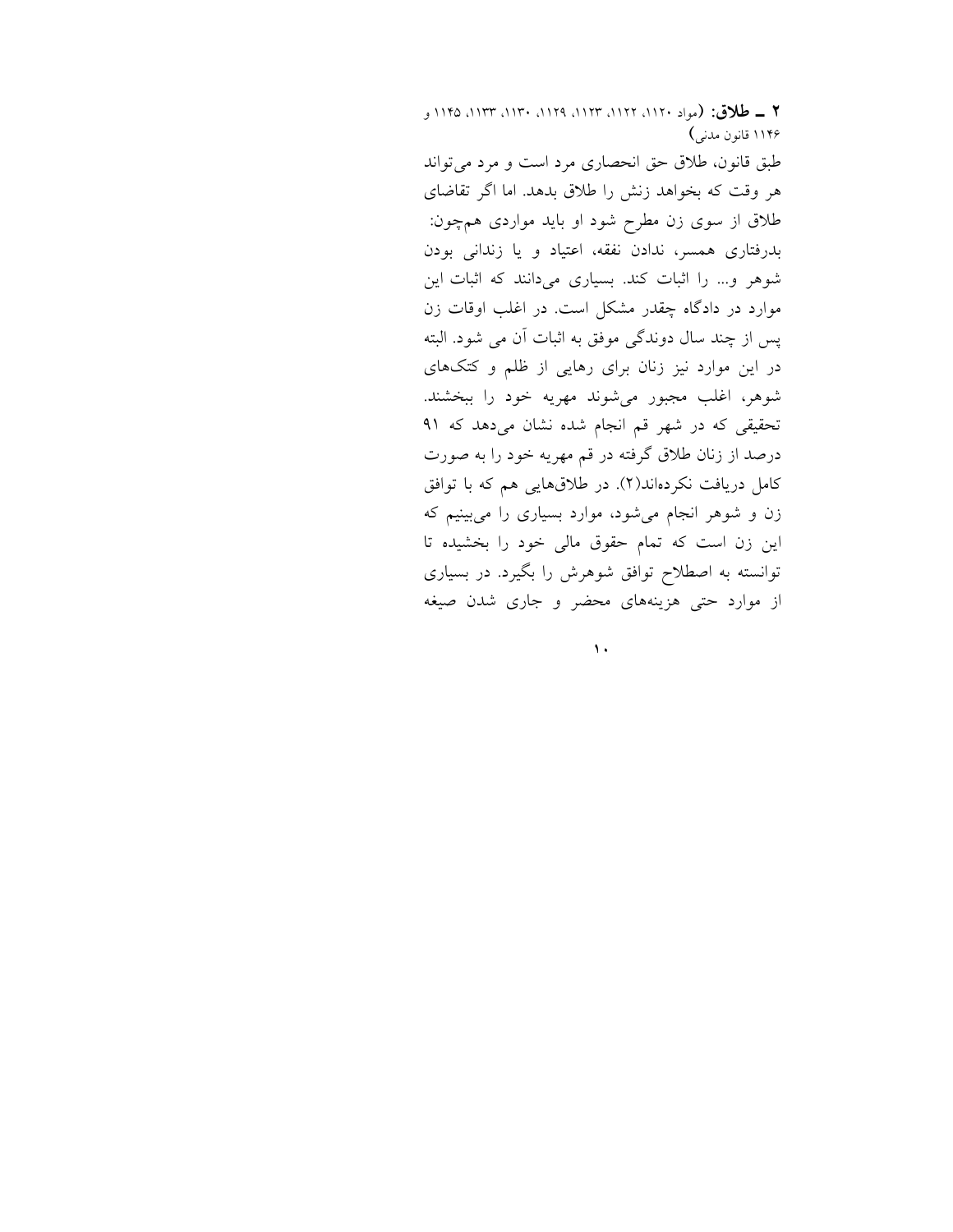طلاق را نیز زن پرداخت کرده است. این درحالی است که حتی در قوانین شرع هم بهروشنی ذکر شده است که طلاق خلعی، طلاقی است که اگر زن مهریه خود را ببخشد بهراحتی میتواند طلاق بگیرد، اما در قوانین موجود بهدلیل اینکه "رضایت شوهر" هم علاوه بر بخشیدن مهریه اضافه شده، طلاق را برای زنان بسیار مشکل کرده و در واقع مشاهده میکنیم که قانون طلاق، زنان را حتی از حقی که در قوانین شرع به زنان داده شده، محروم کرده است و اگر زن مهریهی خود را ببخشد باز هم برای طلاق نیاز به "رضایت شوهر" دارد. مراجعه به دادگاههای خانواده نشان میدهد که حتی وقتی مردان می خواهند زن خود را طلاق بدهند برای این که مهريه و حقوق زنان را پرداخت نكنند، چنان زن را تحت فشار قرار میدهند تا زن، به بنبست برسد و خود

خواستار طلاق شود و از حقوق ناچیزش هم بگذرد.

 $\mathbf{A}$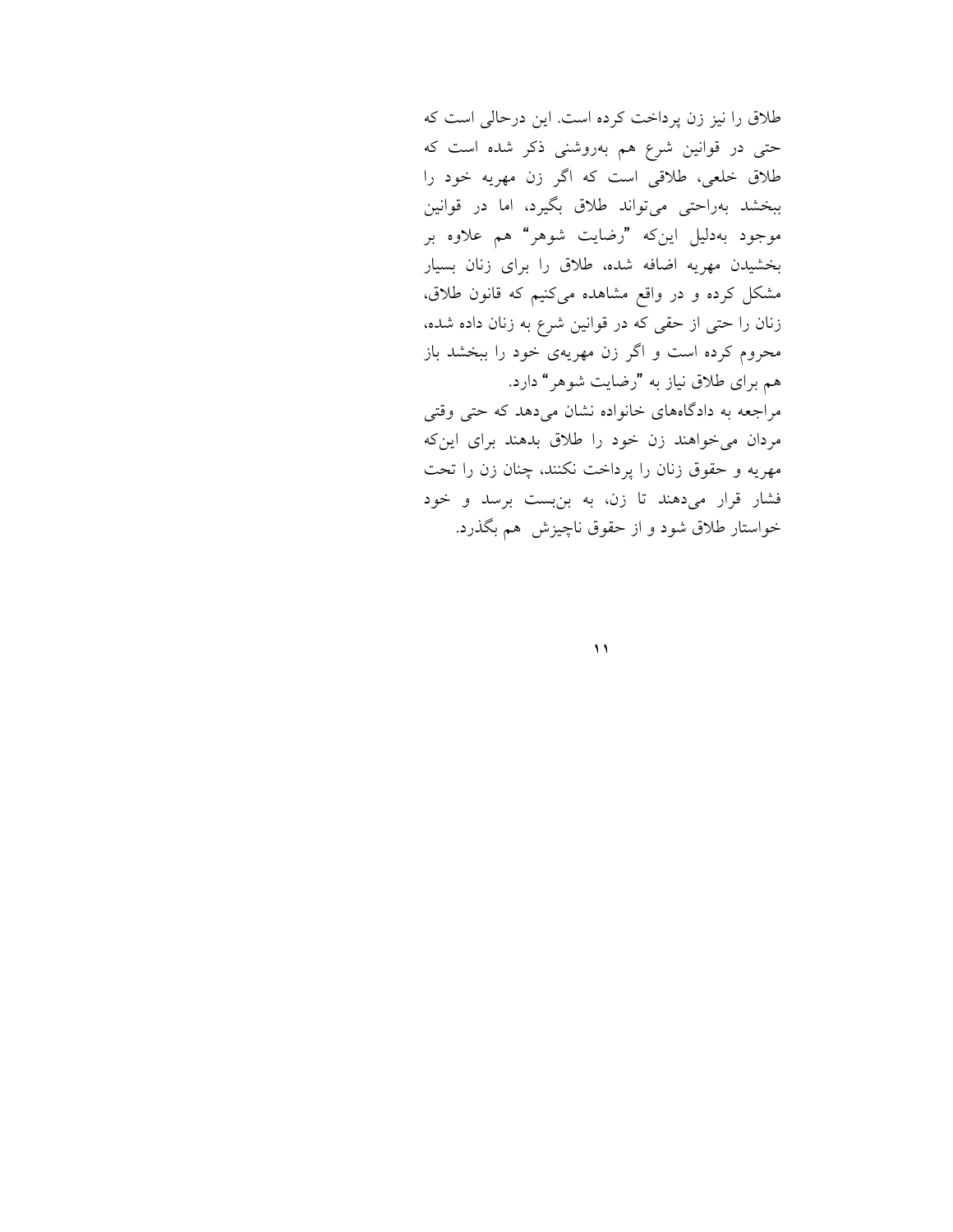۳ ــ حق ولايت (سرپرستي) بر فرزندان: ( بند ۱ ماده ۱۸ قانون گذرنامه، مواد ۱۱۶۷، ۱۱۶۸، ۱۱۶۹، ۱۱۷۰، ۱۱۷۳، ۱۱۸۱،۱۱۸۰، ١١٨٣، ١١٨٣، ١١٨٥، ١١٩٩، ١٢٠٧، ١٢٨٨، ١٢٣٢، ١٢٣١ و ١٢٥١ قانون مدنى)

در قوانین ما، حضانت و ولایت فرزندان دو مفهوم جداگانه دارد. حضانت به معنای نگهداری فرزند است و ولايت به معناى: سرپرستى و اداره امور مالى، تصميم در مورد تحصیل، تعیین محل زندگی، اجازه خروج از کشور، اظهار نظر و اجازه در مورد مسائل درمانی کودک و موارد دیگر است. بر اساس قانون مدنی ایران مادر هیچ وقت نمی تواند سرپرست فرزندش باشد و در صورت نبودن یدر و جد یدری نیز سرپرستی فرزندان به او تعلق نمی گیرد و تنها می تواند قیم فرزند خود باشد. البته در آن صورت هم اداره سرپرستی (زیر نظر دادستان) بر کارهای مادر نظارت دارد و حتى حق فروش اموال فرزندان نيز به عهده اداره سرپرستی است. مادر بهجز افتتاح حساب قرض الحسنه حتى نمى تواند برای فرزندش حسابی باز کند، یا بدون امضاء شوهرش

برای کودکش خانهای بخرد. اگر مادری با اجازه پدر

 $\gamma$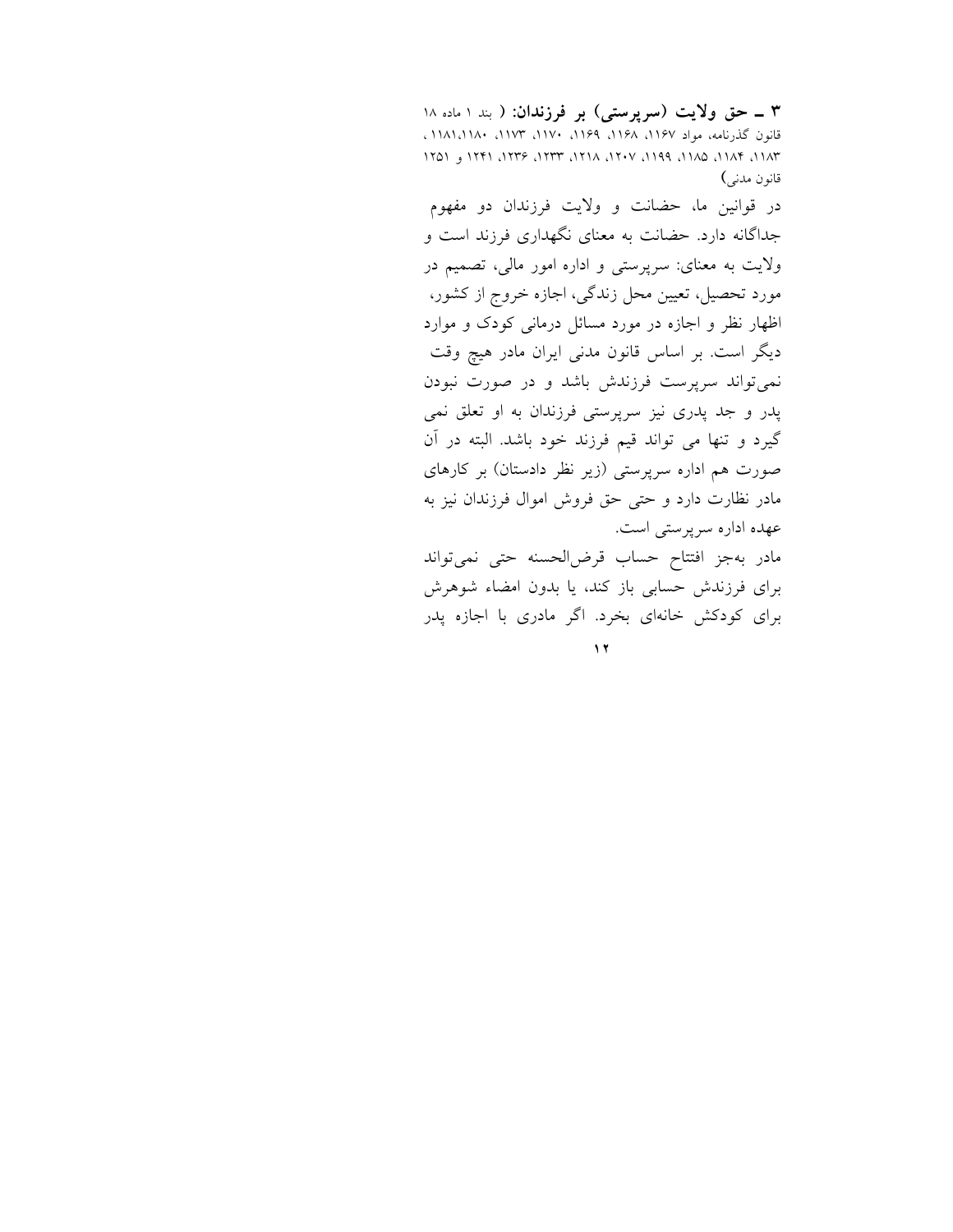کودک و با پول خود برای فرزندش خانهای بخرد، پدر می تواند هر موقع دلش بخواهد آن خانه را بفروشد يا اجاره دهد و مادر در این موارد هیچ حقی ندارد. یا مادری که فرزندش بهدلیل بیماری در بیمارستان است و نیاز به عمل جراحی داشته باشد، این پدر است که باید اجازهی عمل را بدهد و مادر نمی تواند بدون امضای پدر، از پزشکان بخواهد که کودکش را عمل حراحی کنند. این درحالي است كه طبق قانون، سرپرستي و ولايت پدر، "قهري" است. يعني حتى اگر خود پدر هم بخواهد نمي تواند سرپرستي کودک را به همسر خود واگذار کند!

۴ ــ تعدد زوجات ( چند همسری): (بند ۲ ماده ۹۰۰ و ماده ۹۰۱ قانون مدنی) از دیگر موارد نابرابری در قانون فعلی ازدواج نیز بحث تعدد زوجات، يعني چندزني مردان است. به گونهاي كه مرد می تواند ۴ زن عقدی و بی نهایت زن صیغهای داشته باشد. بسیاری از زنان تصور میکنند که شوهرشان آنقدر مرد خوبی است که دست به چنین کاری نمیزند اما سر

زدن به دادگاه های خانواده نشان می دهد که بسیاری از  $\gamma$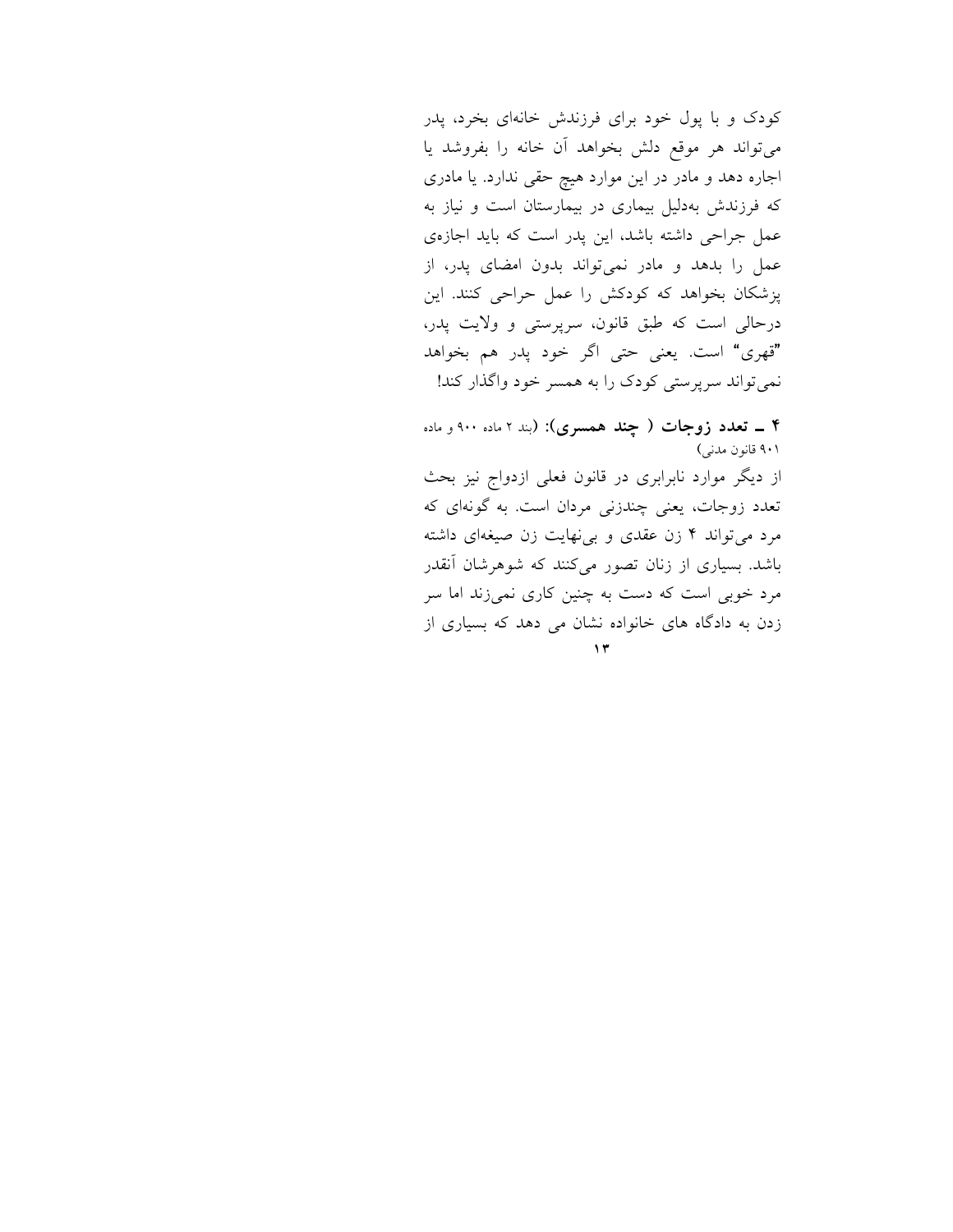شوهران حتی به بهای پنهان کردن آن از همسر اول خود از این "حق قانونی" و ناعادلانه استفاده می کنند. این قانون و عدم امکان طلاق از سوی زنان و قدرتی که در قانون به مرد داده شده، مشکلات بسیاری را در روابط خانوادگی ایجاد کرده است که اوج آن را میتوان در یدیدهی همسرکشی مشاهده کرد. تحقیقی که در ۱۵ استان کشور در مورد همسرکشی شده است نشان می دهد که ۶۷ درصد زنانی که شوهرانشان را بهقتل رساندهاند بهخاطر خیانت شوهرانشان، و ۳۳ درصد نیز در برابر خشونتهایی که شوهرانشان اعمال میکردند مرتکب جنايت شدهاند(٣). چون قوانين موجود تبعيض آميز است و نمي تواند روابط بين زن و مرد را بهطور انساني و عادلانه تنظيم كند بنابراين باعث بروز چنين روابط ناسالمي مي شود.

۵ \_ سىن مسئوليت كيفرى: (ماده ١٢١٠ قانون مدنى؛ ماده ۴۹ قانون مجازات اسلامی؛ مواد ٢٣١-٢١٩ قانون آيين دادرسي كيفري) سن مسئولیت کیفری برای دختران ۹ سال قمری(۸ سال و ۹ ماه شمسی) و برای پسران ۱۵ سال قمری(۱۴ سال و ۶  $\sqrt{t}$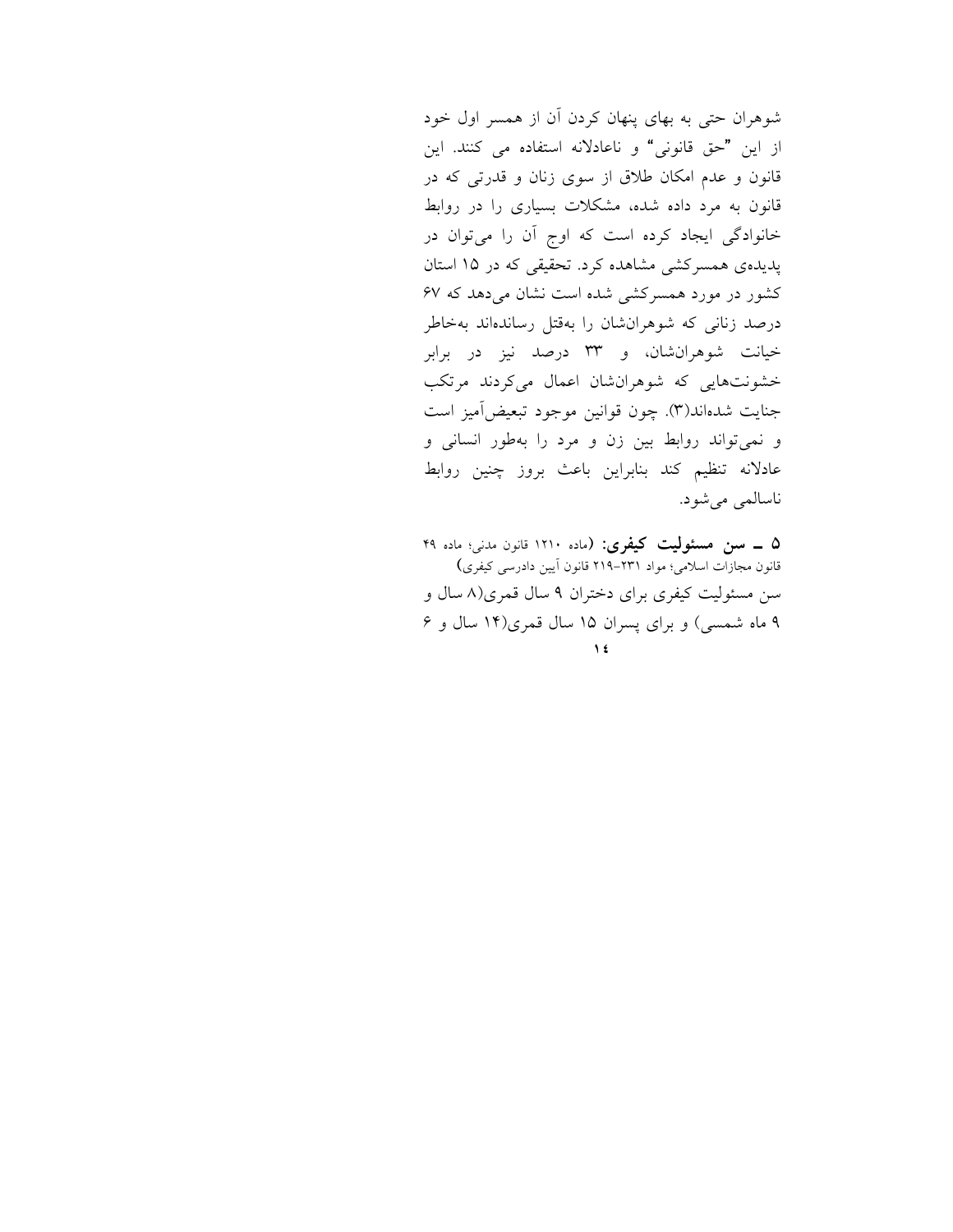ماه شمسی) است. بهطوری که اگر دختری ۹ ساله مرتکب جرمی شود با او مثل یک انسان بزرگسال رفتار می کنند و تمامی مجازاتی را که قانون در نظر گرفته است (حتی اگر اعدام باشد) برای او نیز صادر می شود. تنها استثنا این است که آن کودک را در زندان یا کانون اصلاح و تربیت نگه میدارند تا به سن ۱۸ سالگی برسد و بعد حکم اعدام را اجرا میکنند. باید از قانونگذاران پرسید که آیا کودکی که ۹ سالاش است آنقدر عاقل و بالغ است که در مورد اعمالی که انجام میدهد باید جان و زندگیاش را از او گرفت؟ حالا چه بعد از ۹ سال باشد چه در همان سن!

۶ ــ تابعیت: (مواد ۹۷۶، ۹۸۶ و ۹۸۷ قانون مدنی) طبق قانون، تابعیت مسئله بسیار مهمی است. تابعیت با توجه به شرایط امروز جهان دارای اهمیت زیادی شده است چراکه تابعیت، روابط فرد با دولت را مشخص می کند و تابعیت افراد نشان می دهد که تحت قوانین کدام كشور بايد ازدواج كنند، مجازات شوند، مالكيت داشته باشند و …

 $\Delta$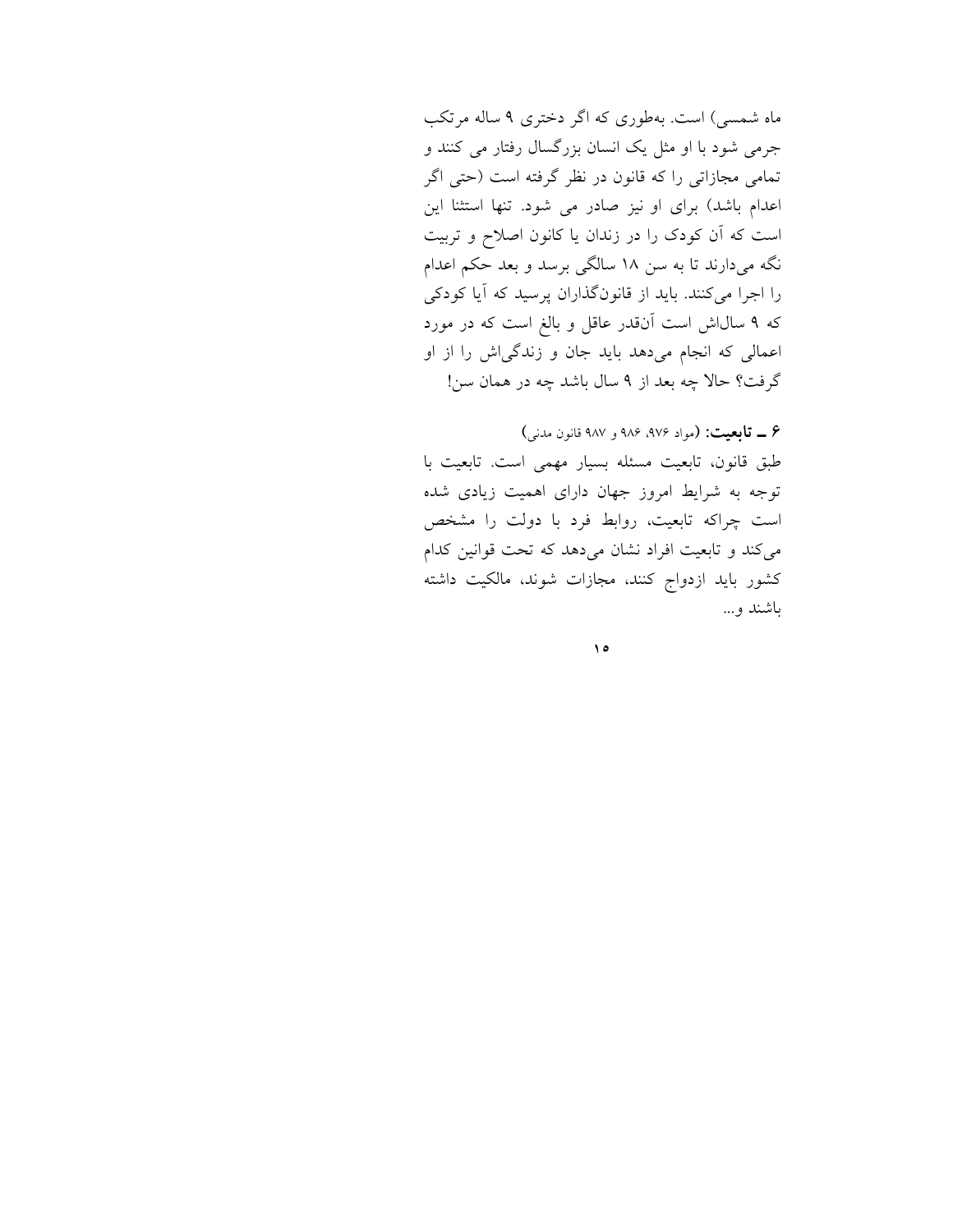طبق قوانین ما تابعیت زن ایرانی به فرزندش منتقل نمی شود. اگر پدر شما ایرانی باشد، شما هم ایرانی محسوب می شوید، اما داشتن مادر ایرانی، شما را ایرانی محسوب نمیکند. این مسئله مشکلات زیادی را برای زنانی که برای نمونه با مردان افغانی ازدواج کردهاند، بهوجود آورده است. چون بچههای آنان ایرانی محسوب نمیشوند و برای همین هم حق زندگی در ایران را ندارند. طبق برآورد یکی از مسئولان، حدود ۲۰ هزار کودک در ایران وجود دارند که فاقد شناسنامه هستند. یعنی این کودکان حق زندگی و رفتن به مدرسه را در ایران ندارند. به این دلیل ساده که مادران ایرانی شان بدون اجازه وزارت کشور با مرد افغانی ازدواج کرده اند و لذا فرزندان آنان ايراني محسوب نشده و ضمنا فاقد شناسنامه نيز هستند. از طرفی زن ایرانی که با مرد خارجی ازدواج کند در بعضی موارد حتی تابعیت ایرانی خود را نیز از دست می دهد.

 $\mathcal{L}$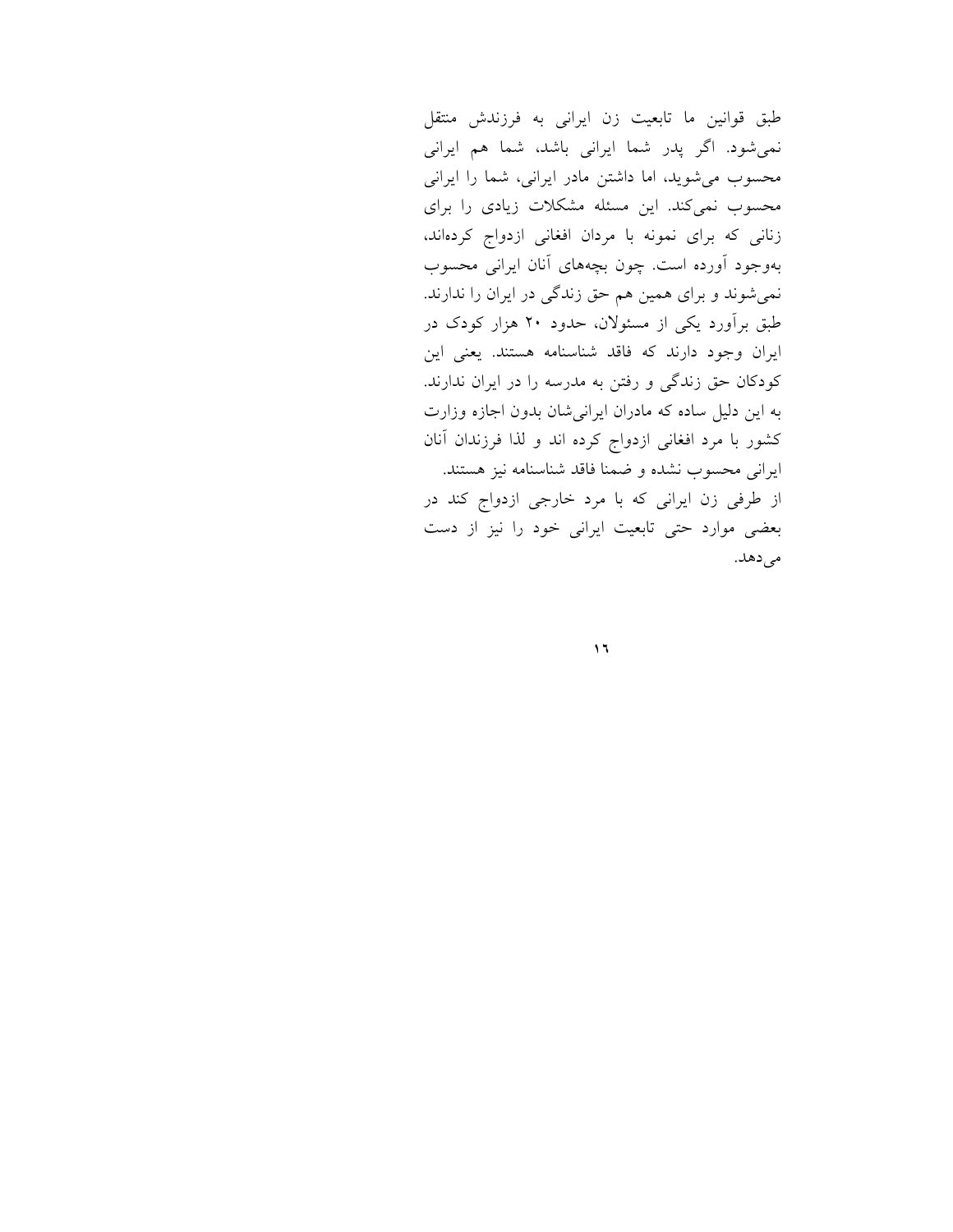٧ ـــ ديه: (مواد ٢٩٤، ٢٩٥، ٢٠٨، ٣٠٠ و ٣٠١ قانون مجازات اسلامي) "دیه" میزان پولی است که به عنوان خسارت از سوی قاتل یا کسی که مرتکب ضرب و شتم شده به کسی که صدمه دیده یا خانواده کسی که کشته شده، پرداخت می شود. در قوانین ایران ارزش جان زن نصف ارزش جان مرد در نظر گرفته شده است. برای مثال اگر خواهر و برادری در یک خیابان با ماشینی تصادف کنند و هر دو پایشان بکشند خسارتی که به برادر میدهند دو برابر خسارتی است که به خواهرش میدهند. و اگر در این تصادف هر دوی آنها کشته شوند خسارتی که برای پسر به خانوادهاش داده می شود، دو برابر خسارتی است که برای خواهرش میپردازند. یا اگر زنی که پنج ماهه حامله است تصادف کند و در آن تصادف کشته شود، میزان خسارتی که برای مرگ زن پرداخته میشود نصف مبلغی است که برای جنین پسری که در شکم اوست میپردازند.

 $\sqrt{2}$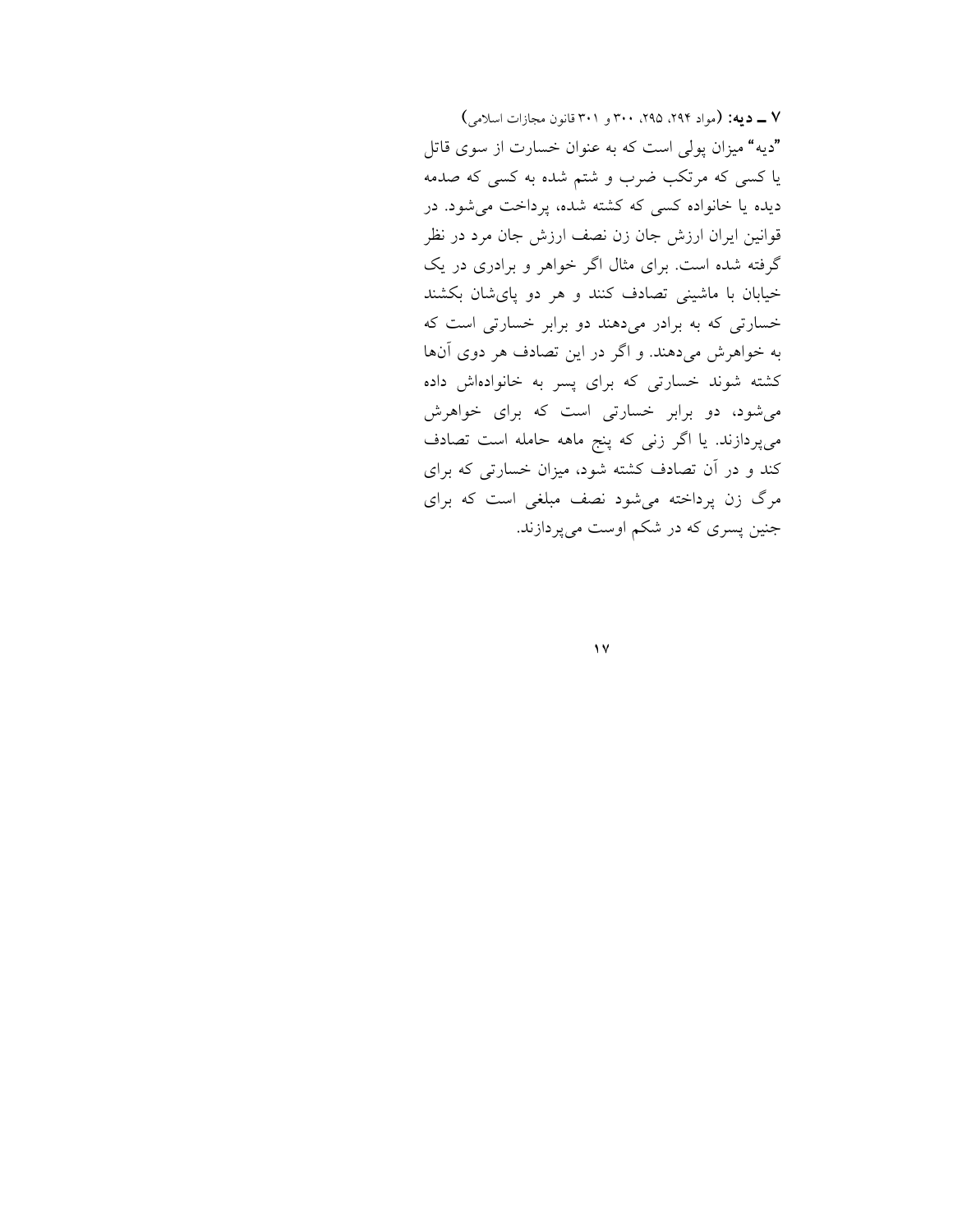۸ ـــ اوث: (بند ۱ ماده ۸۹۹ و مواد ۹۰۰، ۹۰۱، ۹۰۷ قانون مدنی) بر اساس قانون مدنی بعد از مرگ پدر و مادر پسران دو برابر دختران ارث می برند. اگر مردی فوت کند و زن و بچه داشته باشد زن یک هشتم از اموال شوهرش را ارث می برد و اگر شوهر بچه نداشته باشد زن یک چهارم اموال شوهر را ارث می برد. البته زن هیچگاه از زمین ارثی نميبرد. اگر مردی بمیرد و چند همسر داشته باشد همان سهم یک هشتم یا یک چهارم بین تمام زنانش تقسیم می شود. اما اگر زنی بمیرد و شوهر و بچه داشته باشد، شوهر یک چهارم از اموال زن را ارث میٍ برد و اگر زن بچه نداشته باشد، شوهر نصف اموال را ارث می برد. پس عملا شوهر دو برابر زن ارث می برد. و دردناکتر اّنکه که اگر زنی فوت کند و هیچ وارثی غیر از شوهرش نداشته باشد، تمام اموال او به شوهرش به ارث میرسد. اما اگر مردی فوت کند و غیر از زنش هیچ وارثی نداشته باشد فقط یک چهارم از قیمت ابنیه و اشجار و اموال منقول شوهر به او ارث می رسد و بقیه اموال

 $\Lambda$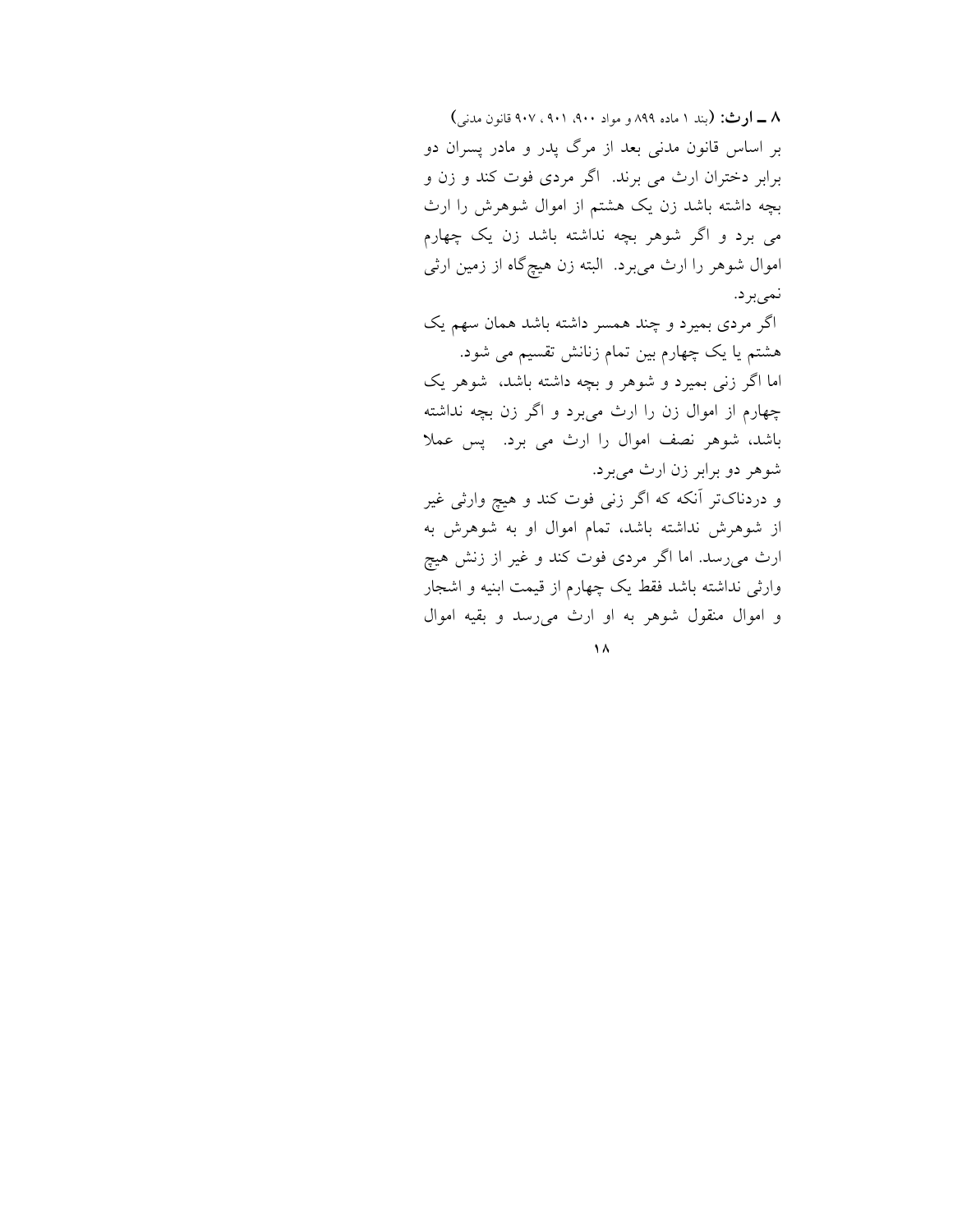شوهر متعلق به دولت خواهد بود يعني دولت به أن مرد نزدیکتر است تا زنش که یک عمر با او به سر برده است.

۹ ـ قوانینی که از قتل های ناموسی حمایت می کند: (مواد ۲۲۰ و ۶۳۰ قانون مجازات اسلامی)

از جمله قوانین تبعیضآمیز دیگر می توان به قانونی اشاره کرد که به مرد اجازه میدهد هرگاه زناش را در هم بستری با مرد دیگری ببیند میتواند زن را بکشد و قانون آن مرد را مجازات نمی کند این قانون دست مردان را برای کشتن زنان باز گذاشته است. به عنوان مثال ۲۰ درصد قتلها در کشورمان قتلهایی با انگیزهی ناموسی و جنسی میباشد. تحقیقی در این مورد نشان میدهد که ۹۰ درصد از مردانی که همسران خود را کشتهاند به دلیل بدگمانی و توهم نسبت به همسرانشان، آنها را قتل رساندهاند. وقتى از این مردان پرسیده شده است که آیا به انحراف اخلاقی همسران خود اطمینان داشتند همگی جواب دادهاند که نه در این مورد مطمئن نبودهاند و فقط به زنانشان شک کر دهاند(۴). این مردان می توانند در دادگاه مدعی شوند که

 $\sqrt{9}$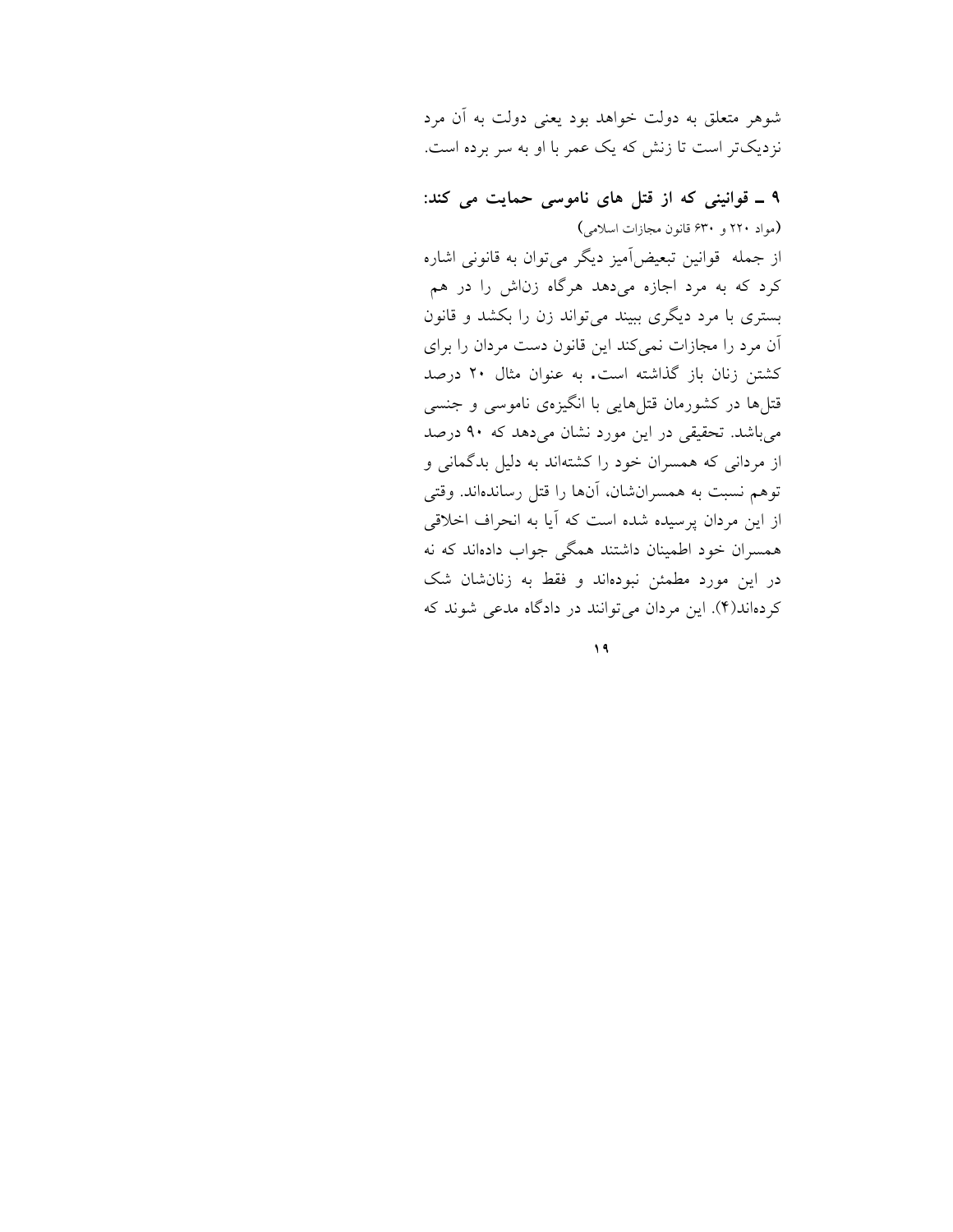زنانشان به آنها خیانت کرده (و مهدورالدم بوده، پس حق داشته او را بکشد) و طبق قوانین موجود از شر مجازاتهای سنگین خلاص شوند. یعنی مردانی که فقط به همسران خود شک کرده بودند با وجود قوانین حمایتکننده می توانند زنانشان را به قتل برسانند. در مورد قتل عمدی فرزندان نیز طبق قانون پدر و جد پدری (پدربزرگ پدری) قصاص نمی شوند، مثلا اگر پدری دخترش را بهدلیل شک به او، یا به هر دلیل دیگر به قتل برساند طبق قانون از مجازات (قصاص) معاف می شود و دادگاه می تواند او را به حداکثر ده سال حبس محکوم كند.

**۱۰ \_ شهادت: (**مواد ۷۴ ۷۵، ۱۱۸، ۱۱۹، ۱۲۸، ۱۳۷ و ۱۷۱ قانون مجازات اسلامی؛ ماده ۲۳۰ قانون آیین دادرسی) در بعضی موارد زنان، حق شهادت دادن ندارند، مانند جرم لواط يا مساحقه (همجنس گرايي زنان) يا قوادي يا شرب خمر و ….

 $\mathbf{y}$  .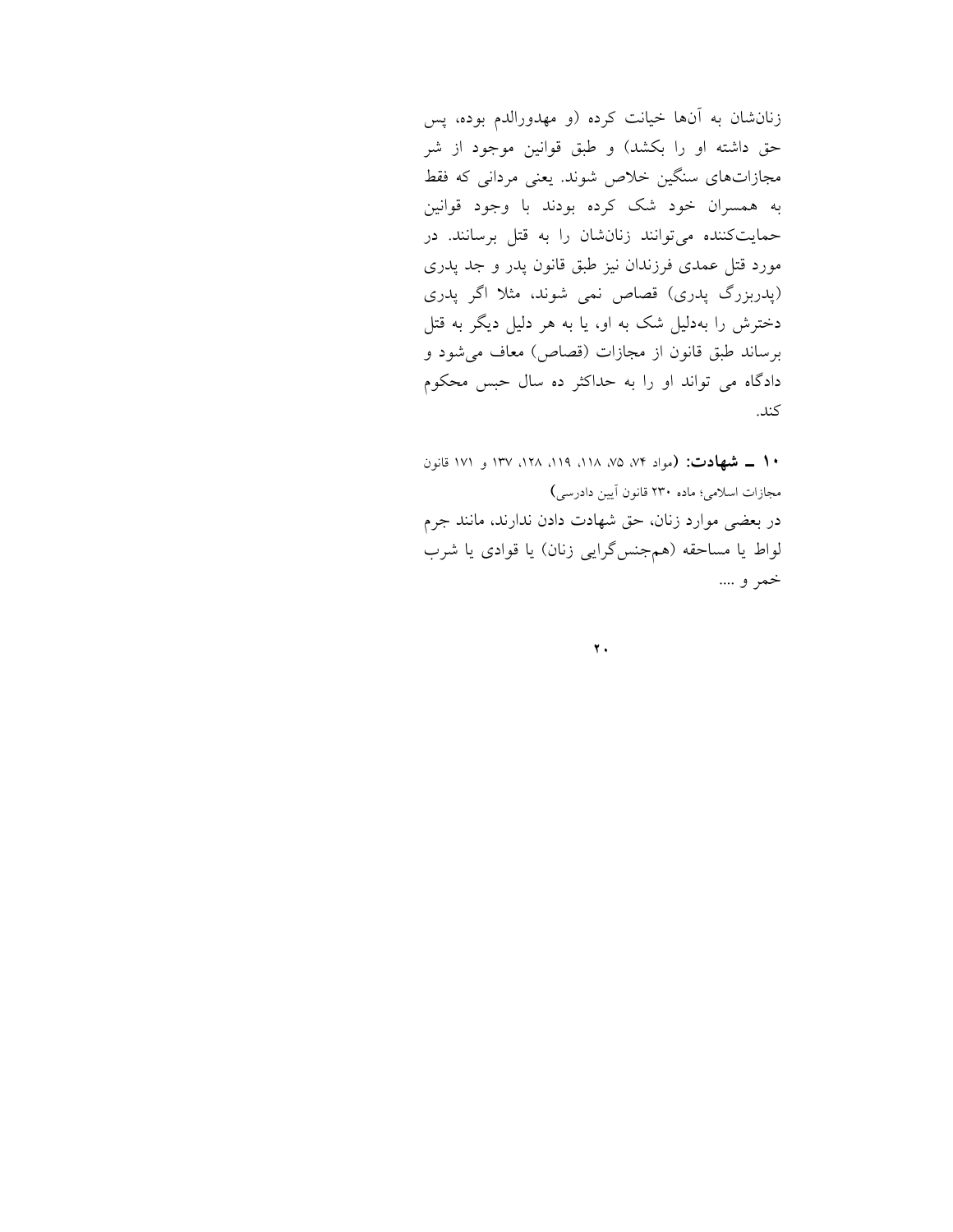در مواردی هم که شهادت زن در دادگاهها پذیرفته می شود، ۲ زن شاهد برابر با یک مرد شاهد به حساب می آید و معمولا در مورد واقعهای که زنان شهادت می دهند باید حتما یک مرد نیز در آن مورد شهادت دهد تا برای دادگاه ملاک باشد.

۱۱ ــ دیگر قوانین تبعیض آمیز: (ماده ۸۳ و تبصره ماده ۶۳۸ قانون مجازات اسلامی ؛ اصل ۱۱۵ قانون اساسی) در مجموعهى قوانين ايران قوانين تبعيض آميز زياد دیگری وجود دارند. در قانون اساسی ما زن تنها وقتی مادر (همسر) است به رسمیت شناخته میشود یعنی به عنوان یک انسان مستقل در قانون اساسی هیچ جایگاهی ندارد. در نتیجه در کل قوانینی که از "قانون اساسی" ناشی شده زنان به عنوان انسان هایی کامل و مستقل در نظر گرفته نشده اند. - شرط "رجل سیاسی" که تاکنون به معنی "مردان

سیاسی" تفسیر شده در شرایط رئیس جمهور شدن ذکر شده و اين يعني زن نمي تواند رئيس جمهور شود.

 $\overline{Y}$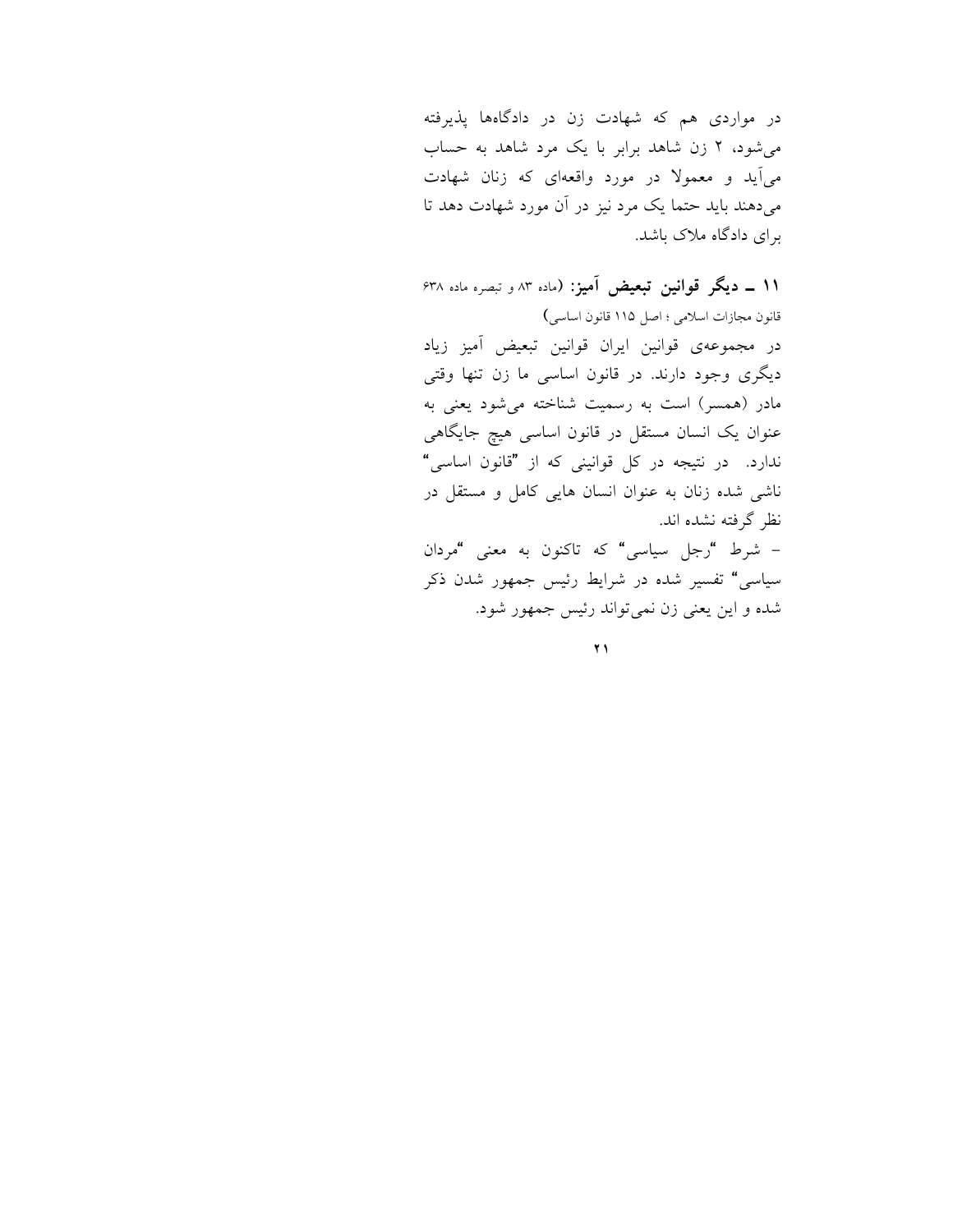- پوشش اجباری برای کل زنان ایرانی بدون توجه به مذهب و اعتقادشان وجود دارد. به عنوان مثال زنان مسیحی که مذهبشان آنها را به داشتن حجاب مقید نمی کند در صورت نداشتن حجاب مجازات می شوند و در صورتی که بنابه سلیقهی مسئولان لباس نپوشند می توانند به حبس یا پرداخت پول محکوم شوند. – در قانون تامین اجتماعی، با آنکه زنان و مردان به یک اندازه پول بیمه میپردازند فرزندان نمیتوانند از حقوق بازنشستگی یا خدمات درمانی مادر استفاده کنند. یعنی زنان نمی توانند بعد از مرگ برای کودکان خود آسایشی فراهم كنند. – در قوانین ما برای افراد متاهل که رابطه نامشروع دارند

مجازات هولناک "سنگسار" در نظر گرفته شده. این نوع مجازات معمولا در مورد زنان اجرا میشود چون طبق قانون، مرد متاهل میتواند تا بی نهایت صیغه کند و بنابراین می تواند مدعی شود زنی را که با او رابطه داشته (به شرطی که زن مجرد باشد)، صیغه کرده است.

 $\overline{Y}$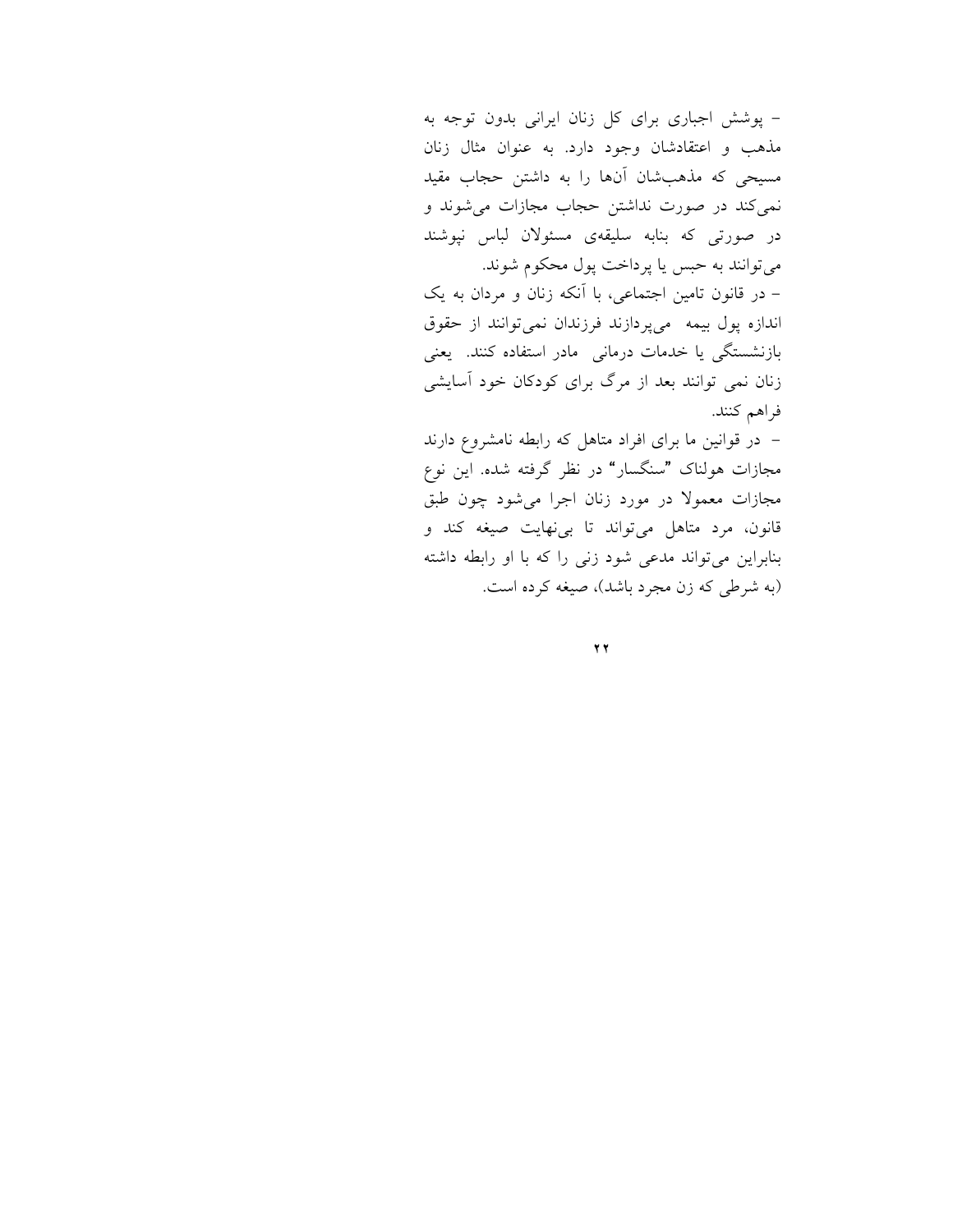## چرا میخواهیم برای تغییر قوانین تبعیضآمیز "یک ميليون امضاء" جمع كنيم؟

در جهان و در زندگی انسانها هیچ قانونی غیرقابل تغییر نیست. به نظر بسیاری از حقوقدانان، قانون مثل لباس است و وقتی آدم چاق یا لاغر میشود، لباس(ش هم باید عوض شود. در بسیاری از کشورهای جهان، قانونگذاران معتقدند که قانون باید یک قدم جلوتر ازفرهنگ حرکت کند تا بتواند نقش مثبتی در زندگی افراد یک جامعه داشته باشد و فرهنگ و زندگی مردمان را تعالی بخشد. یعنی وقتی فرهنگ جامعه یک قدم به پیش رفت، قانون باید عوض شود و یک قدم از فرهنگ جلوتر برود.

در واقع قانونگذاران در اکثر کشورهای جهان یکی از نقشهای قانون را فرهنگسازی میدانند و برای همین معتقدند که قانون باید نسبت به عرف و فرهنگ جامعه دیدگاه پیشرفتهتری داشته باشد. اما متاسفانه اکنون قوانین ما با فرهنگ جامعه نسبت عكس دارد. يعني قوانين ايران چند قدم عقبتر از فرهنگ متوسط جامعه است. این عقبافتادگی در رابطه با قوانین مربوط به زنان بیشتر است زیرا درحالی که زنان در

 $\tau$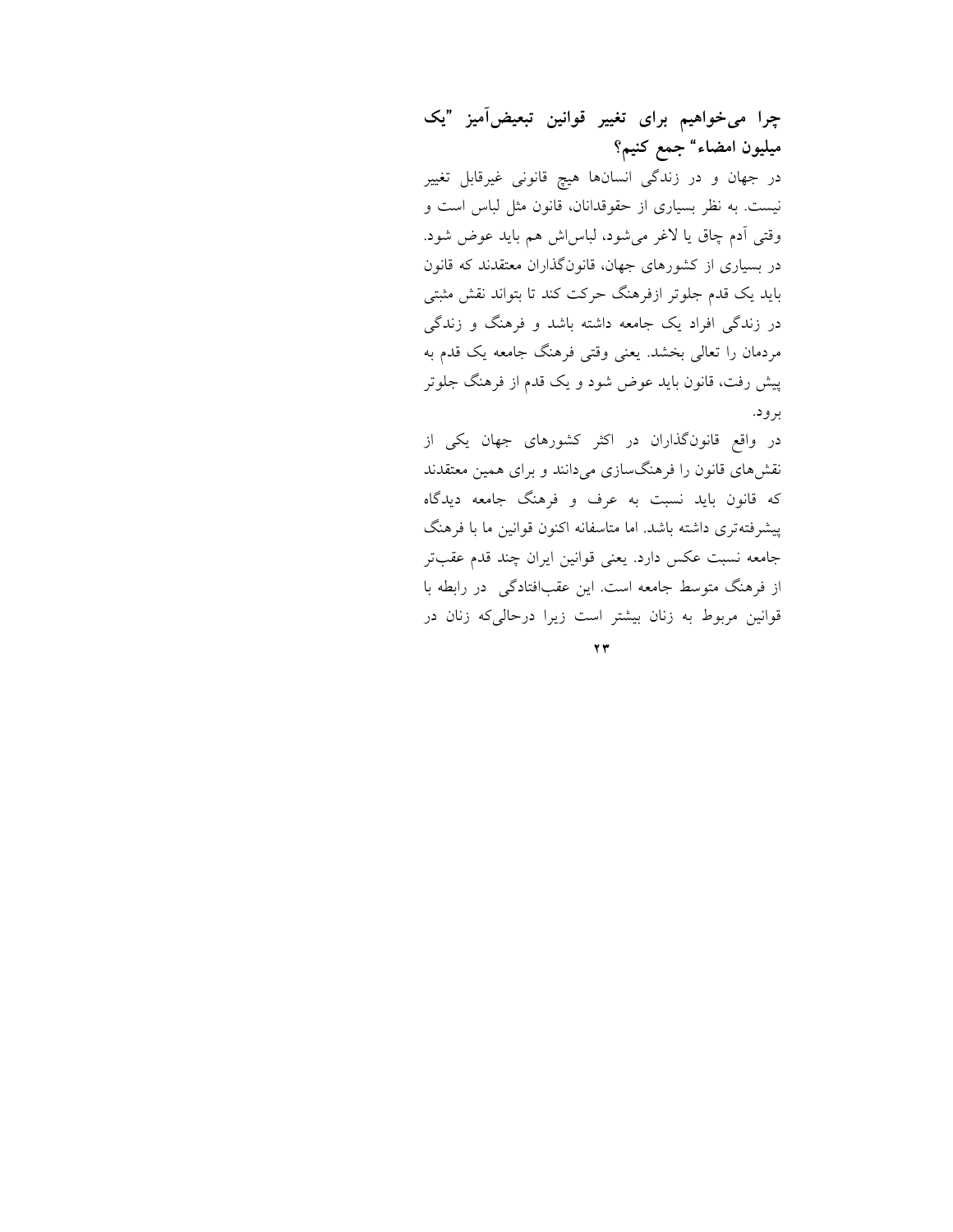عرصههای مختلف اجتماعی، اقتصادی تواناییهای خود را به اثبات رساندهاند، اما قوانین موجود بهشدت تبعیضآمیز و به ضرر زنان است.

با وجود آنکه زنان در زندگی شخصی خود سعی میکنند از طریق طی کردن مدارج تحصیلی یا شغلی، زندگی خود و خانوادههای شان را بهبود بخشند اما به دلیل وجود قوانین تبعیضآمیز، بسیاری از این تلاشهای شخصی نیز دچار بن بست می شود. شاید به این خاطر که زنان کمتر به قوانینی که زندگی شان را تحت تاثیر قرار میدهد اعتراض کردهاند و اگر هم اعتراض کردهاند چون اینکار را بهصورت فردی انجام دادهاند، اعتراض شان بهجایی نرسیده است. شاید دلیلش این باشد که ما توجه نکردهایم که منافع زنان از منافع مردان و كو دكان جدا نيست.

برای رفع این نابرابریها ما گروههایی از زنان، طرح جمع|وری **"یک میلیون امضاء برای تغییر قوانین تبعیضآمیز"** را در پیش گرفتیم تا به مسئولان نشان دهیم که بسیاری از زنان و مردان در ایران خواستار تغییر و بازنگری در قوانین تبعیضآمیز موجود هستند و این خواست تغییر قوانین، تنها خواست یک

 $\forall$  ź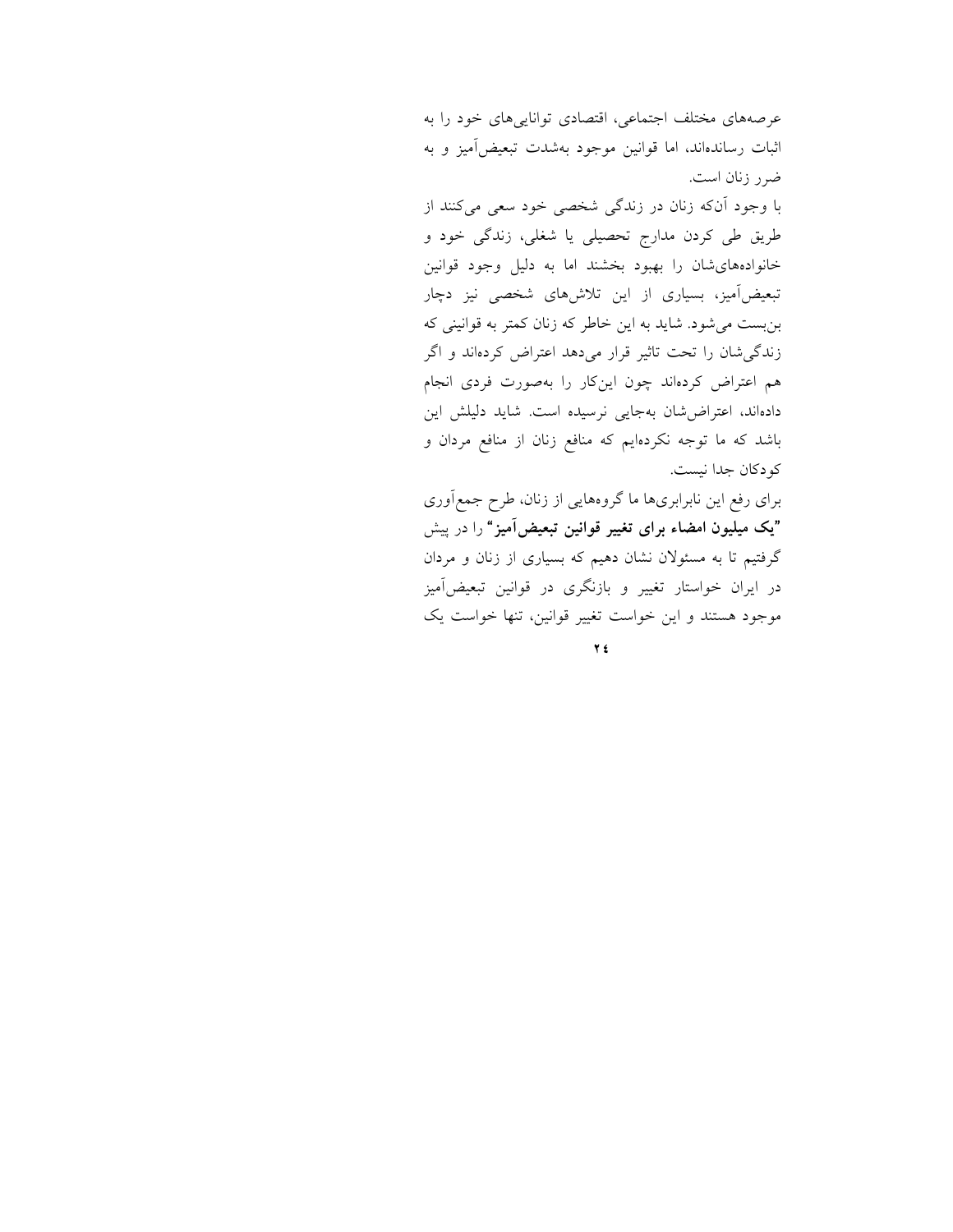گروه کوچک از زنان ایرانی نیست. طرح و درخواست گسترده برای تغییر و بازنگری در قوانین تبعیضآمیز و جمعأوری این امضاها به قانونگذاران نشان خواهد داد که زنان ایران در مورد درخواست خود جدی و استوار هستند.

تقاضای بازنگری در قوانین تبعیضآمیز با تعهدات بینالمللی دولت ایران نیز همخوانی دارد چون دولت ایران به میثاق بین المللي حقوق مدنى \_ سياسى و ميثاق بين المللي حقوق اقتصادی- اجتماعی پیوسته و متعد اجرای آن شده است و اولین گام در این کنوانسیونها منع هرگونه تبعیض است. بنابراین تبعیض باید از بین برود. چون منطبق با تعهدات بین المللي دولت ايران است.

از سوی دیگر درخواست تغییر و اصلاح قوانین تبعیضآمیز هیچگونه ضدیتی با مبانی اسلام ندارد و نقص کننده اصول دین نیست. زیرا قوانینی که ما خواهان تغییر آن هستیم محل اختلاف بین مجتهدین و علمای دین است و بسیاری از فقها از جمله آیت الله صانعی یا آیتآلله بجنوردی و دیگر مجتهدین سالهاست که این درخواستها برای بازنگری در قوانین تبعیضآمیز را مورد تایید قرار دادهاند و آن را مغایر با اسلام

 $50$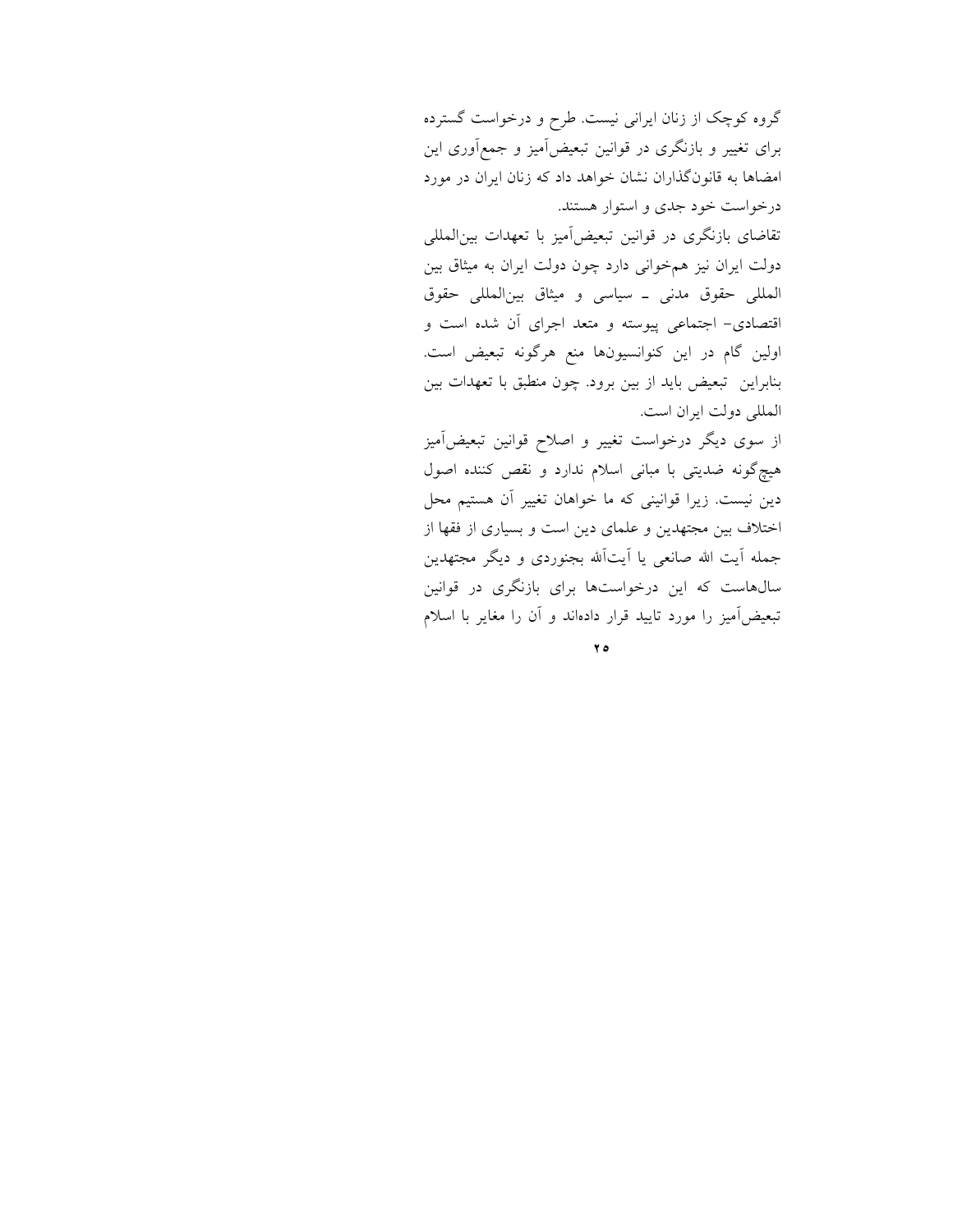ندانستهاند. زیرا آنان معتقدند که قوانین با توجه به مقتضیات زمان و مکان باید تغییر کند و با سطح فرهنگ و زنان متناسب شود.

آنان معتقدند که ما در اسلام مسئلهای به نام "حکم ثانویه" داریم. براساس حکم ثانویه حتی اگر دستوری به صراحت در قرأن أمده باشد اما مقتضيات زمان و مكان مغاير اجراي أن باشد، می توان آن حکم را تغییر داد. این مسئله در اسلام وجود دارد که هرجا حکم اولیه بنابه مقتضیات زمان یا مکان قابل اجرا نبود میتوان با توجه به روح کلی حکم اولیه، قانونی نزدیک به آن قانون صادر کرد.

آیتالله موسوی بجنوردی به صراحت اعلام کرده است: "اسلام هیچگونه تفاوتی در حقوق بشر و حقوق انسانی قایل نیست و نمی توان گفت یک جنسیت کرامت دارد و دیگری کرامت ندارد." بهنظر ایشان:"حقوق بشر در جامعه اسلامی معنا میدهد. حقوق برای بشر است و خداوند این حقوق را با حذف جنسیت برای انسان قایل شده"(۵).

اما این قوانین تبعیضآمیز تا ابد تغییری نخواهد کرد و زندگی بسیاری از زنان را ویران خواهد کرد، مگر آنکه نه تنها تعداد

 $\mathbf{y}$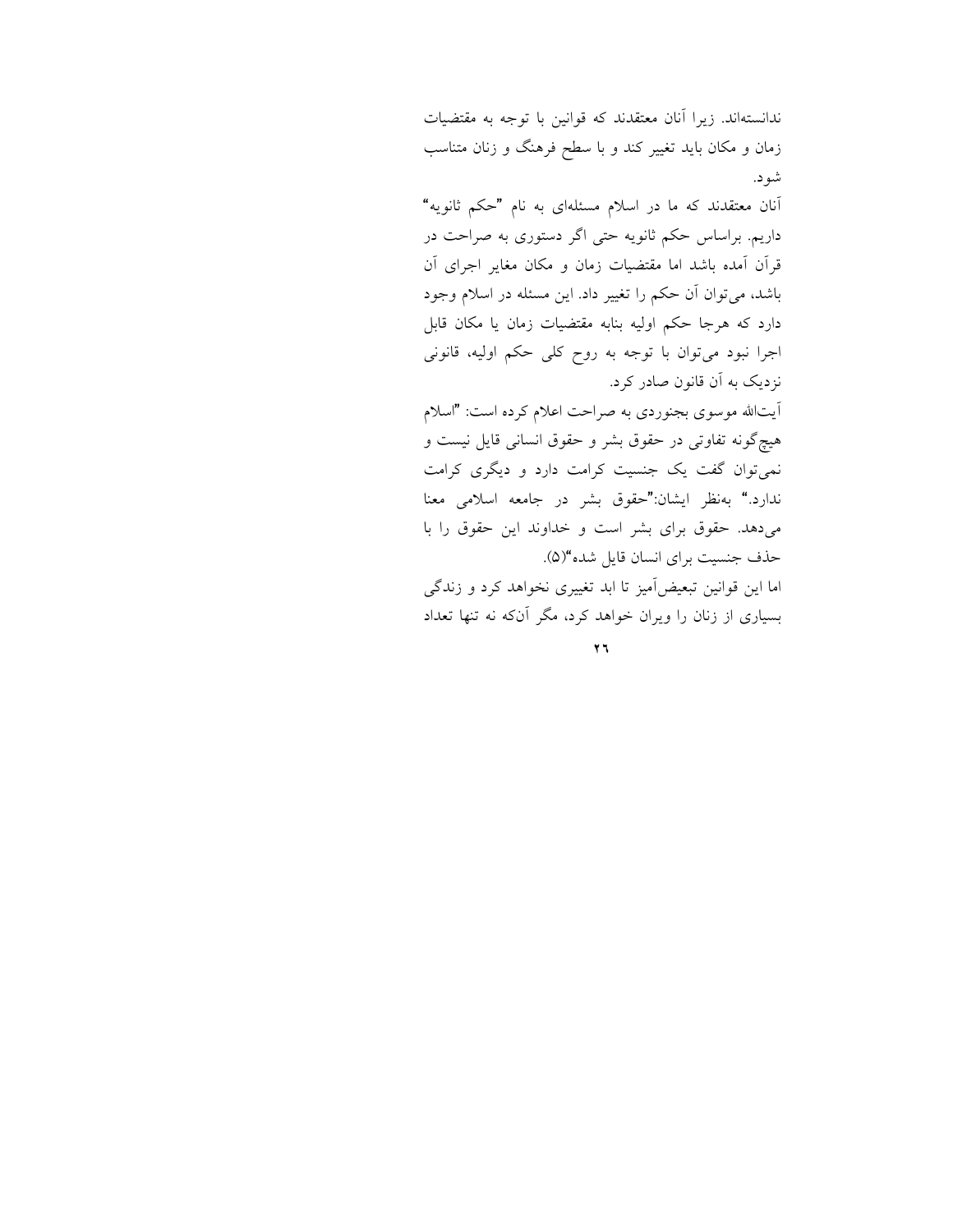زیادی از مردم خواهان تغییر آن باشند بلکه خواستهی خود را به گوش مسئولان و قانونگذاران کشور برسانند. جمعآوری امضاء برای تغییر این قوانین برای رساندن این پیام است. شما نیز میتوانید با امضا بیانیه "یک میلیون امضاء برای تغییر قوانین تبعیضآمیز" از طریق افرادی که برای جمعآوری امضاء به سراغ شما می آیند یا ارسال فرمی که در انتهای این جزوه آمده برای تغییر این قوانین و بهبود زندگی زنان ایرانی قدمی برداريد.

پاورقي: ۱ ـ روزنامه سرمایه، پنجشنبه ۱۸ خرداد ۱۳۸۵، ش ۱۹۴، ص. ۸ ۲ـ به نقل از خبرگزاری ایرنا، http://irwomen.com/news.php?id=rrr ۳ و ۴- مجله نامه، تیر ۱۳۸۵، ش. ۵۱، همسرکشی تبلور خشونت پنهان خانگي، ص ۶۲-۶۶ ۵– روزنامه سرمایه، پنجشنبه ۵ مرداد ۱۳۸۵، ش ۲۳۵، ص ۸.

Www.wechange.info ic forequality@gmail.com i أدرس ايميل:

 $\mathbf{y}$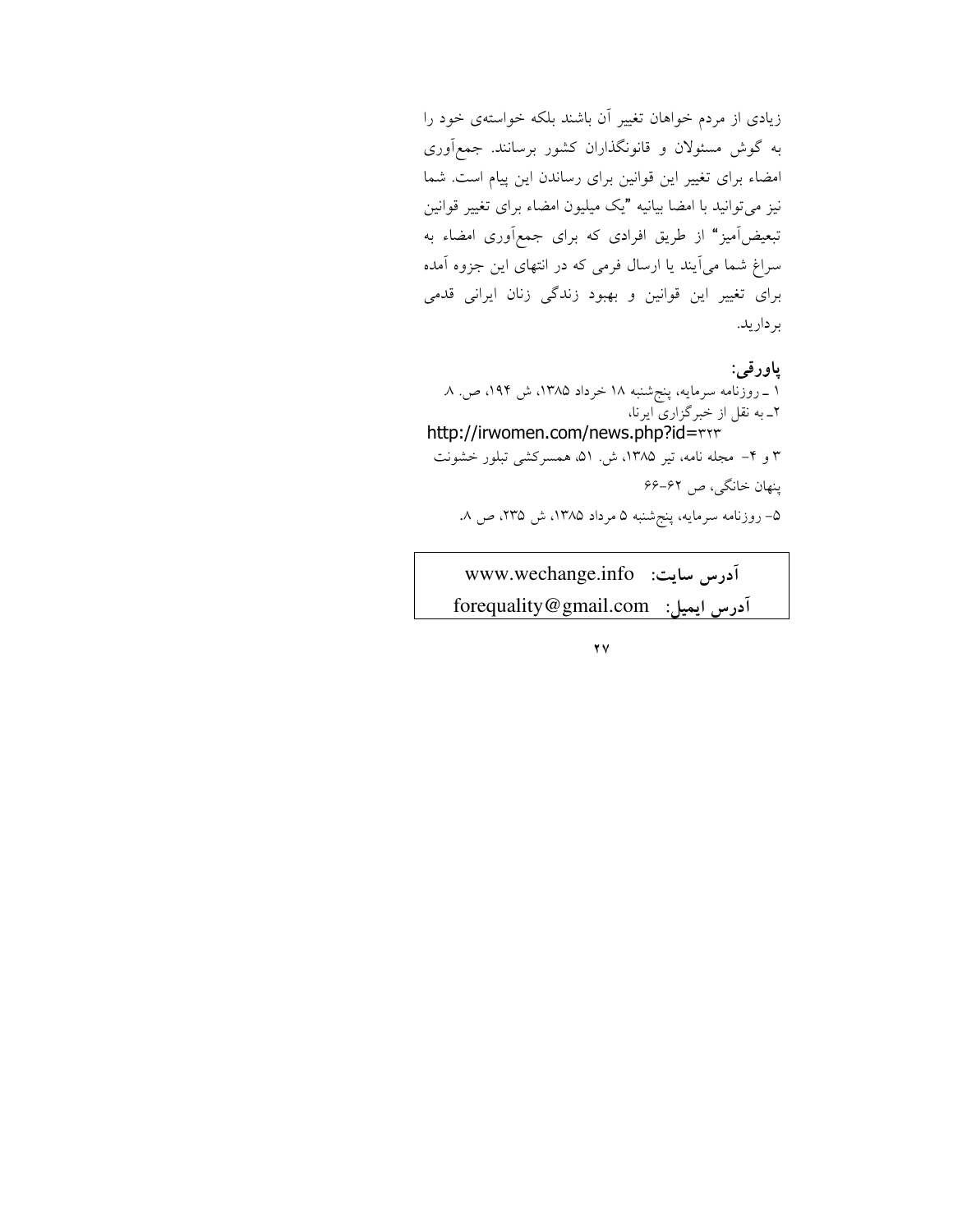| اد <u>رس</u>                                                                   | تلفن                       | نوع خدمات                                   | نام مرکز                      |
|--------------------------------------------------------------------------------|----------------------------|---------------------------------------------|-------------------------------|
| پيچ شميران _<br>جنب بيمارستان<br>زنان سابق _ مركز<br>أيت ألله اشرفي<br>اصفهاني | <b>VVQITTTT</b>            | خدمات<br>توانبخشي<br>معلولين و<br>سالمندان  | ستادپذيرش<br>بهزيستي          |
| پل سیمان ــ<br>خيابان شهيد<br>سرگرد عامری ۔<br>مجتمع فدائيان<br>اسلام          | ۳۳۳۸۴۵۴۵                   | مشاورەي<br>تحصيلي،<br>خانوادگی،<br>اختلالات | مرکز مشاوره<br>فدائيان اسلام  |
| پيروزي _خ. نبرد<br>ــ جنب سازمان                                               | ٣٣١٧۴٠۴٠                   | مشاوره تحصيلي،<br>خانوادگی                  | مرکز مشاوره<br>شهداي انقلاب   |
| خيابان وليعصر<br>خيابان رشت<br>كوچه جمشيد<br>جم                                | 994.0091                   | مشاوره تحصيلي<br>و خانوادگی                 | مركز جامعه<br>خدمات مشاوره    |
| میدان هفت تیر<br>خ خردمند جنوبي<br>۔نبش کوچه<br>پنجم پلاک ۱۰۱<br>ه احد ۲       | <b>MAYSV19</b><br>۸۸۸۳۵۳۲۳ | مشاوره و حمایت<br>خانواده زندانيان          | انجمن حمايت<br>زندانيان تهران |

مراکز مشاوره رایگان دولتی

 $\mathbf{Y}$   $\mathbf{A}$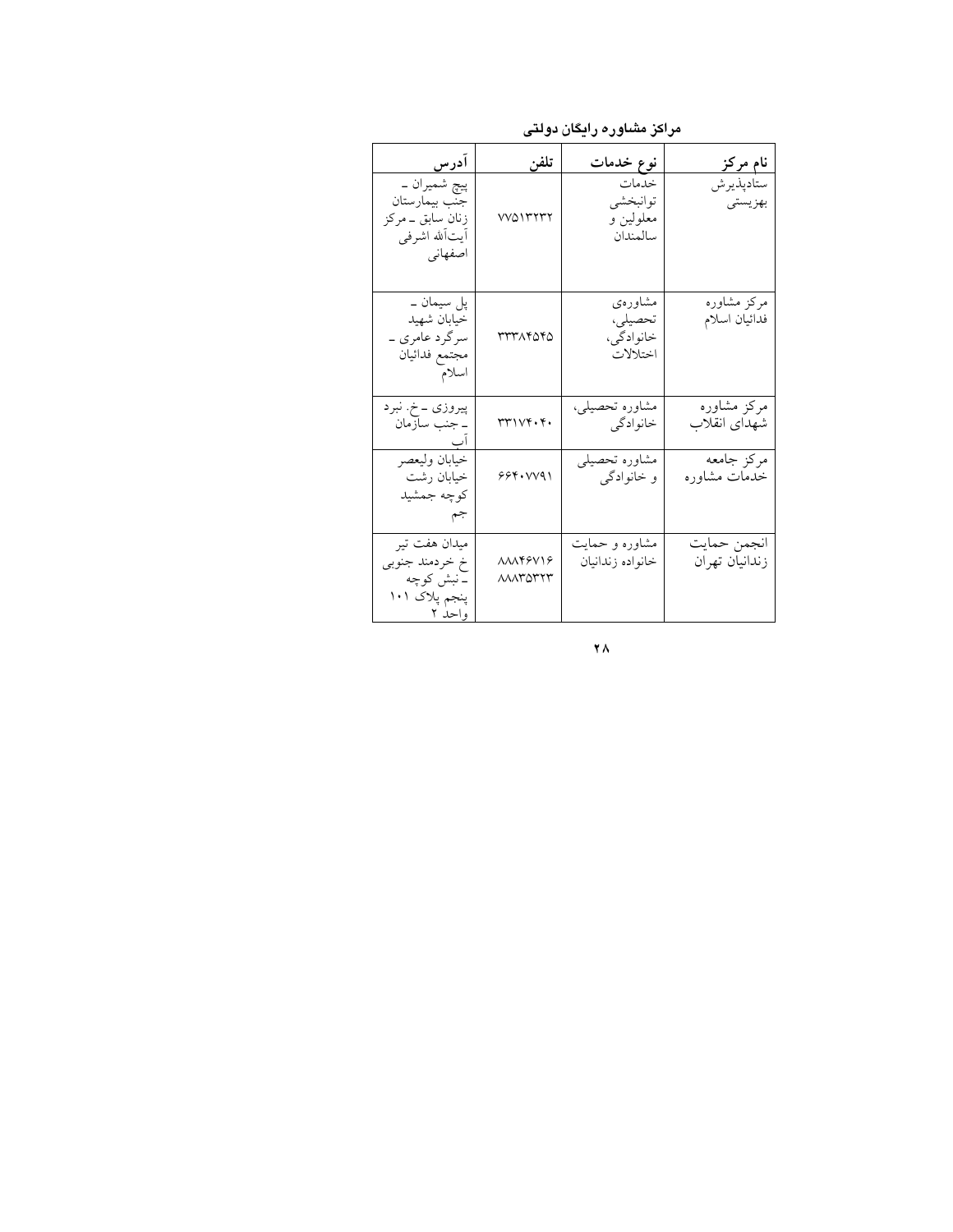| ادرس                                                                                                             | تلفن                  | نوع خدمات                        | نام مرکز                                               |
|------------------------------------------------------------------------------------------------------------------|-----------------------|----------------------------------|--------------------------------------------------------|
| بازار دوم نازی<br>أباد _ به طرف<br>یاغچی أباد ــ خ<br>شھید گودرزی ــ<br>كوچه شهيد<br>امیری <sub>– پلا</sub> ک ۶۰ | 00.10.9.<br>$00.1$ ۴۲ | مشاوره و درمان<br>سرپایی معتادان | مرکز درمان و<br>بازتواني معتادان                       |
| میدان بهارستان خ<br>شهيد مصطفى<br>خميني ۔ بين<br>چهار راه سیروس<br>و سرچشمه _<br>روبروي پمپ<br>بنزين             | ۳۳۹۰۵۵۷۴              | مشاوره و درمان<br>سريايي معتادان | مرکز درمان و<br>بازتواني معتادان<br>(شهيد ملت<br>دوست) |
| پيچ شميران<br>جنب بيمارستان<br>زنان سابق _ مركز<br>آيت الله اشرف <sub>ى</sub><br>اصفهانه ا                       | vvontrry              | پذيرش بيماران<br>روانى           | بهزيستي مركز                                           |

 $\overline{1}$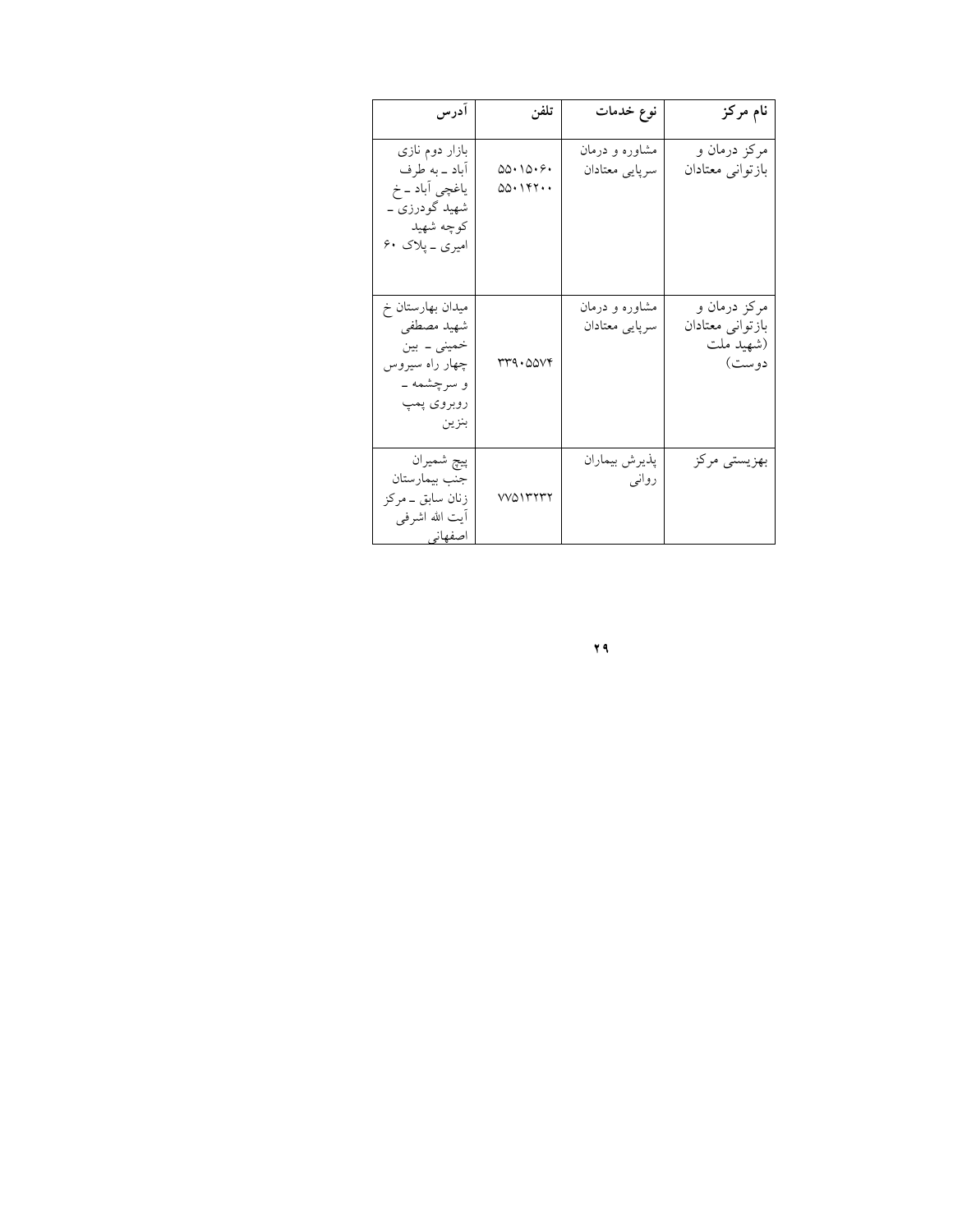| آدرس                                                              | تلفن                                       | نوع خدمات                                                           | نام مرکز                              |
|-------------------------------------------------------------------|--------------------------------------------|---------------------------------------------------------------------|---------------------------------------|
| خيابان طالقاني<br>بین بهار و<br>شريعتي _ كوچه<br>جهان             | VV9.7051                                   | مشاوره و ویزیت<br>بیماران روانبی                                    | انستيتوي<br>روانپزشکی تهران           |
|                                                                   | <b>TTV··· AA</b><br><b><i>TTV1V9VQ</i></b> | مشاوره و پذیرش<br>بحران هاي<br>اجتماعي زنان<br><u>فراری از خانه</u> | مرکز مداخله در<br>بحران (هاجر)        |
| بزرگراه شهيد<br>محلاتي _ خ. نبرد<br>جنوبي جنب<br><u>اتش نشانی</u> | $rr \cdot 911r$<br>الی ۷                   | قسمت ارشاد<br>مشاوره حقوقى<br>رایگان                                | دادگاه خانواده<br>شماره ۱             |
| ميدان ونک ضلع<br>شمال شرقي                                        | 8877471<br>الی ۳<br><u>الی</u> ۳           | مشاوره حقوقبي<br>رایگان                                             | دادگاه خانواده<br>شماره ۲             |
| فلكه چهارم<br>تهرانپارس ــ خ.<br>شهيد وفادار                      | ۷۷۰۵۵۶۴۳                                   | مشاوره حقوقبي<br>رایگان                                             | دادگاه خانواده<br>شماره ۳             |
| خ آرژانتین ــ اول<br>زاگرس _ كانون<br>وکلای مرکز                  | <b>AAAAV19V</b><br>الی ۶۹                  | مشاوره رايگان<br>حقوقى                                              | دايره معاضدت<br>كانون وكلاى<br>مرکز ۔ |

 $\overline{\mathbf{r}}$  .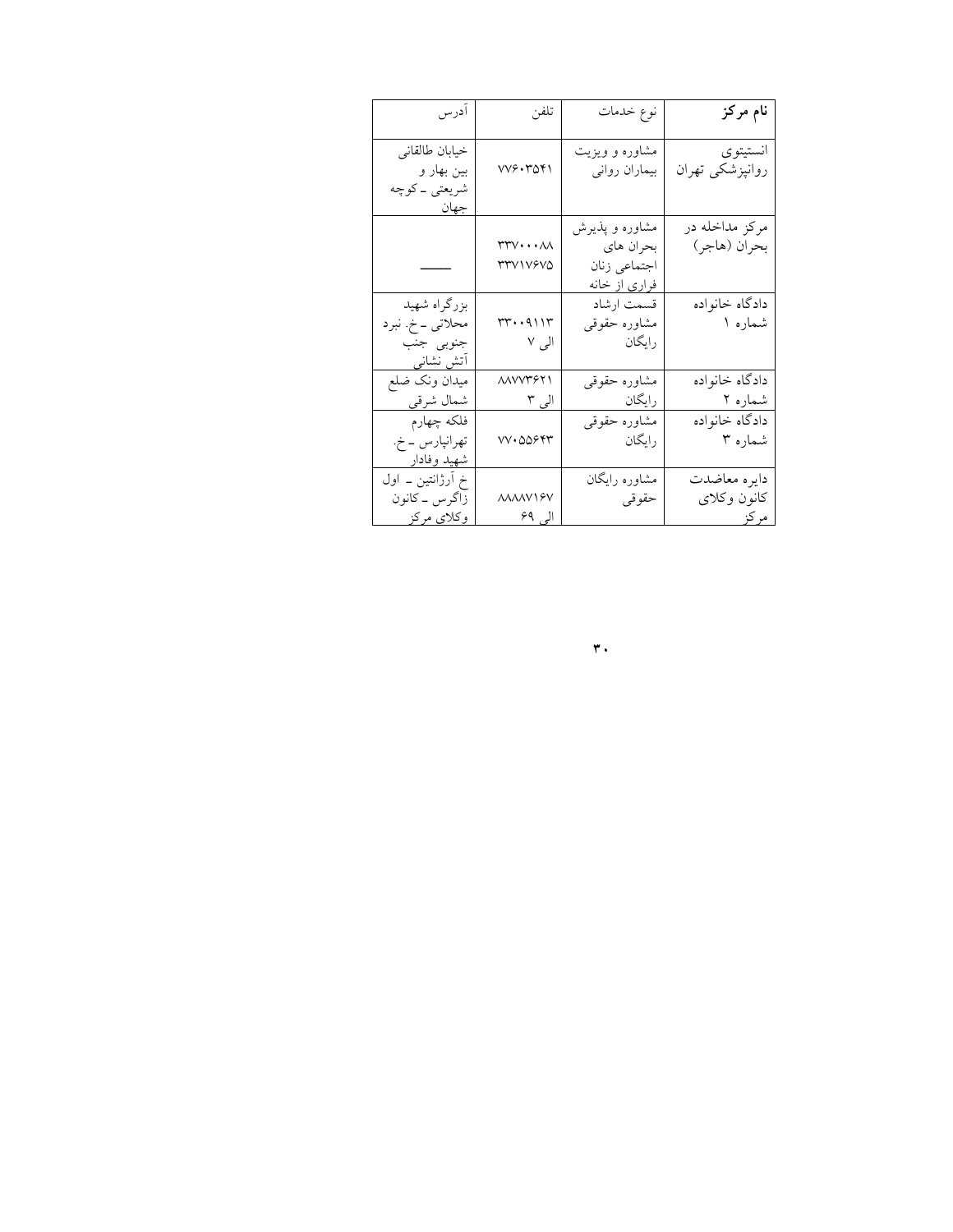بیانیه "یک میلیون امضاء برای تغییر قوانین تبعیض آمیز" مجموعه قوانین موجود در ایران، زنان را جنس دوم قلمداد کرده و بر آنان تبعیض روا می دارد، آن هم در جامعه ای که بیش از ۶۰ درصد از پذیرفتهشدگان دانشگاهها را زنان تشکیل میدهند. در بسیاری از جوامع اعتقاد بر أن است که قانون باید یک پله از فرهنگ بالاتر باشد تا بتواند فرهنگ جامعه را تعالی بخشد اما قوانین در ایران از فرهنگ و موقعیت زنان عقبتر است.

طبق قانون یک دختر در سن نه سالگی مسئولیت کامل کیفری دارد و اگر مرتکب جرمی شود که مجازات آن اعدام است دادگاه می تواند او را به اعدام محکوم کند. اگر زن و مردی در خیابان تصادف کنند و هر دو فلج شوند طبق قانون خسارتی که به زن می دهند نصف خسارت مرد است. اگر حادثهای جلوی چشم زن و مردی اتفاق بیافتد طبق قانون شهادت زن بهتنهایی پذیرفته نمیشود اما شهادت مرد پذیرفته می شود. طبق قانون، پدر می تواند با اجازه دادگاه، دخترش را حتی قبل از ۱۳ سالگی به عقد مرد ۷۰ سالهای درآورد. طبق قانون، مادر هیچگاه نمیتواند سرپرست امور مالی فرزندش باشد و در مورد محل زندگی، اجازه خروج از کشور و حتی مسائل درمانی کودک تصمیم بگیرد. طبق قانون مردان میتوانند چند همسر داشته باشند و هر موقع بخواهند زنشان را طلاق بدهند. این موارد تنها بخش کوچکی از نابرابری و تبعیضهای قانونی نسبت به زنان است و بی شک زنانی که در طبقات پایین جامعه قرار

 $\overline{r}$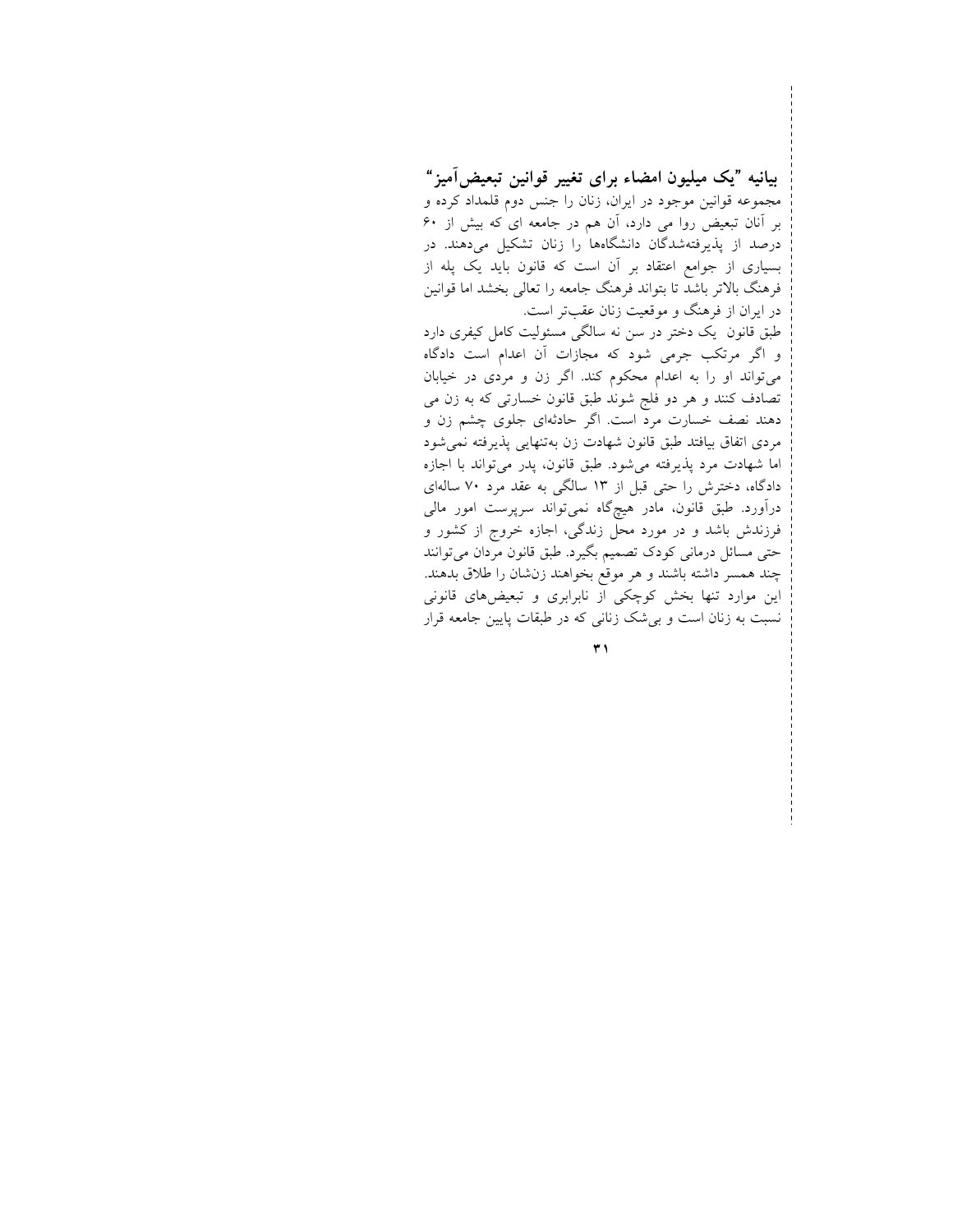دارند یا جزو اقلیتهای قومی و مذهبی هستند از تبعیضات قانونی بیش از دیگر زنان رنج می,برند. از سویی، وجود قوانین ناعادلانه موجود، روابط بین زن و مرد را چنان ناسالم و نامتعادل ساخته که زندگی مردان را نیز با مشکلات بسیاری مواجه کرده است، از جمله میتوان به رواج میزان بالای مهریه اشاره کرد که بهدلیل احساس عدم امنیت ناشی از تبعیضات قانونی از سوی زنان درخواست میشود.از سوی دیگر، دولت ایران به میثاقهای بینالمللی حقوق بشر ملحق و متعهد به اجرای مقررات أنان شده است. مهم ترین ضابطه در حقوق بشر عدم تبعیض برمبنای جنس، قوم، مذهب و… است. بنابر مبانی فوق ما امضاءکنندگان این بیانه خواستار رفع تبعیض از زنان در کلیه قوانین بوده و از قانونگذاران میخواهیم که نسبت به بازنگری و اصلاح قوانین بر اساس تعهدات بینالمللی دولت اقدام نمايند. نام و نام خانوادگی: سن و جنس: تحصيلات و شغل: منطقه و شهر محل سکونت: محل امضاء: اولویت قانونی (بهنظر شما کدام یک از قوانین مطرح شده در این

جزوه بیش از دیگر قوانین در زندگی زنان تاثیر منفی دارد) قانون مربوطه را ذکر کنید:

 $\tau$